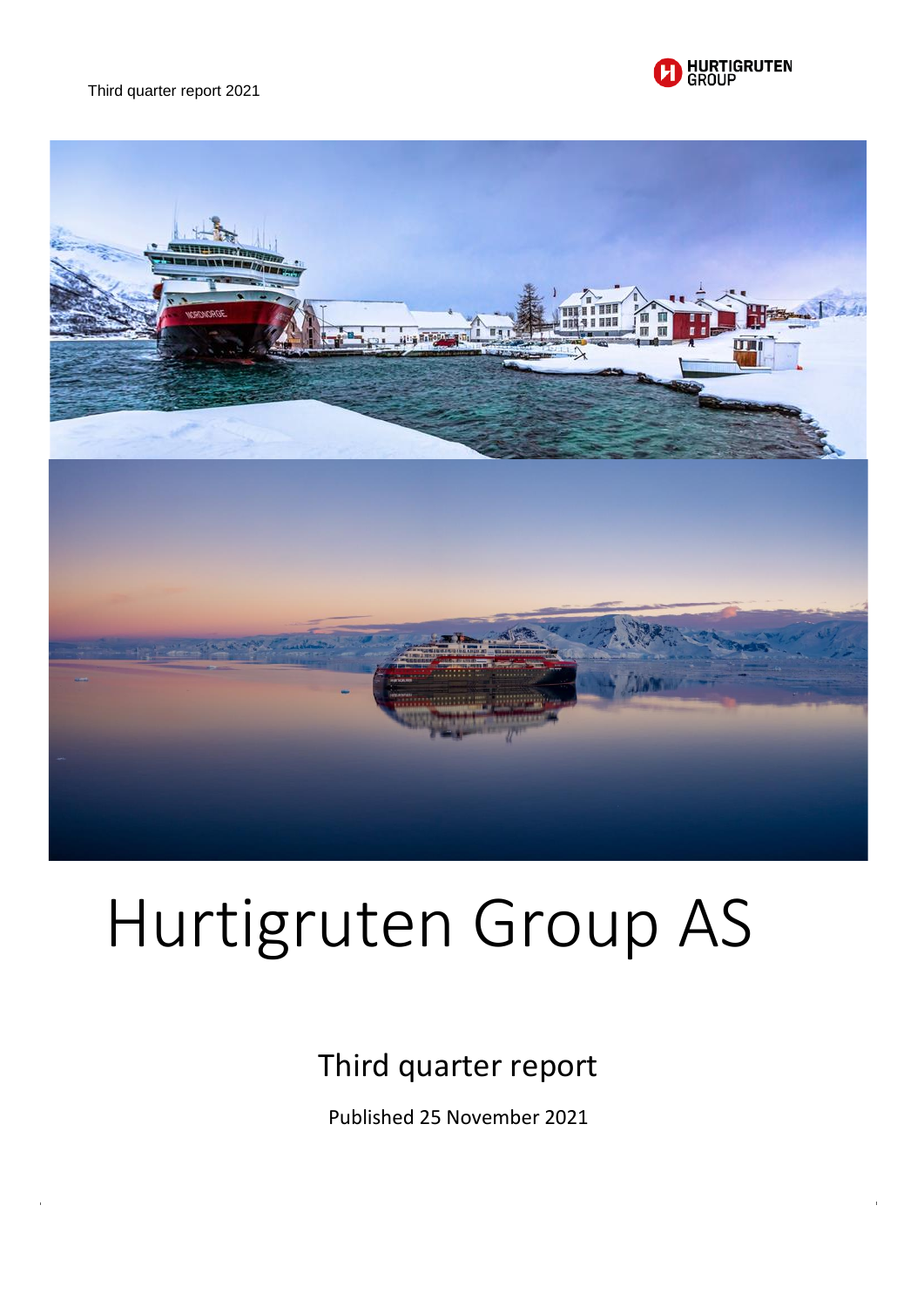

# **Key figures Hurtigruten Group**

|                                | 3rd quarter 3rd quarter |           | %         | 01.01-30.09 | 01.01-30.09 | %            | Full year |
|--------------------------------|-------------------------|-----------|-----------|-------------|-------------|--------------|-----------|
| (EUR 1 000)                    | 2021                    | 2020      | Change    | 2021        | 2020        | Change       | 2020      |
|                                |                         |           |           |             |             |              |           |
| Operational revenues           | 45,590                  | 38,905    | 17.2 %    | 92,081      | 170,243     | $-45.9%$     | 189,604   |
| Contracual revenues            | 16,020                  | 19,928    | $-19.6%$  | 55,206      | 60,116      | $-8.2%$      | 79,162    |
| <b>Total revenues</b>          | 61,610                  | 58,833    | 4.7%      | 147,287     | 230,359     | $-36.1%$     | 268,765   |
|                                |                         |           |           |             |             |              |           |
| <b>EBITDA</b>                  | (25, 773)               | (12, 723) | $-102.6%$ | (55, 435)   | (3,960)     | $-1300.0%$   | (17, 880) |
|                                |                         |           |           |             |             |              |           |
| Net other gains/(losses)       | 875                     | (9,249)   | 109.5%    | 12,286      | (15, 283)   | 180.4%       | (14, 719) |
| <b>EBITDA excl Other gains</b> |                         |           |           |             |             |              |           |
| (losses)                       | (26, 648)               | (3, 474)  | $-667.1%$ | (67, 721)   | 11,324      | $-698.0%$    | (3, 161)  |
|                                |                         |           |           |             |             |              |           |
| Normalised adjusted EBITDA     | (26, 648)               | (3, 474)  | $-667.1%$ | (67, 721)   | 11,780      | $-674.9%$    | (2,704)   |
|                                |                         |           |           |             |             |              |           |
| Net cash flows from operating  |                         |           |           |             |             |              |           |
| activities                     | (6, 219)                | (29, 852) | 79.2%     | (21, 027)   | (26, 342)   | $-20.2%$     | (58, 387) |
|                                |                         |           |           |             |             |              |           |
| <b>Hurtigruten Norway</b>      |                         |           |           |             |             |              |           |
| <b>PCNs</b>                    | 132,379                 | 112,439   | 17.7%     | 170,461     | 360,995     | $-52.8%$     | 367,891   |
| Gross ticket yield (EUR)       | 260                     | 201       | 29.4 %    | 254         | 239         | 6 %          | 241       |
| Occupancy rate                 | 51.2%                   | 47.5%     | 4 p.p.    | 28.0%       | 55.7 %      | -28 p.p.     | 50.4%     |
|                                |                         |           |           |             |             |              |           |
| <b>Hurtigruten Expeditions</b> |                         |           |           |             |             |              |           |
| <b>PCNs</b>                    | 11,184                  | 11,050    | 1.2%      | 11,184      | 90,268      | $-87.6%$     | 90,268    |
| Gross ticket yield (EUR)       | 449                     | 279       | 60.8%     | 504         | 593         | $-15%$       | 591       |
| Occupancy rate                 | 42.0%                   | 36.3%     | 6 p.p.    | 42.0%       | 72.7%       | $-30.7 p.p.$ | 72.7%     |

*<sup>1</sup> Occupancy rate is normally calculated based on APCN (available capacity) including any laid-up period. From 2020, due to the Covid-19 pandemic, the majority of the ships were in warm-stack since the middle of March. The APCN presented for 2020 and 2021 is APCN adjusted for the laid-up period caused by the Covid-19 pandemic, including only capacity on ships in service but not adjusted for passenger capacity restrictions. Occupancy rate based on normal APCN was 50.9% for the third quarter of 2021 for the Hurtigruten Norway segment, and 4.6% for the third quarter of 2021 for the Hurtigruten Expeditions segment.* 

# **Table of Contents**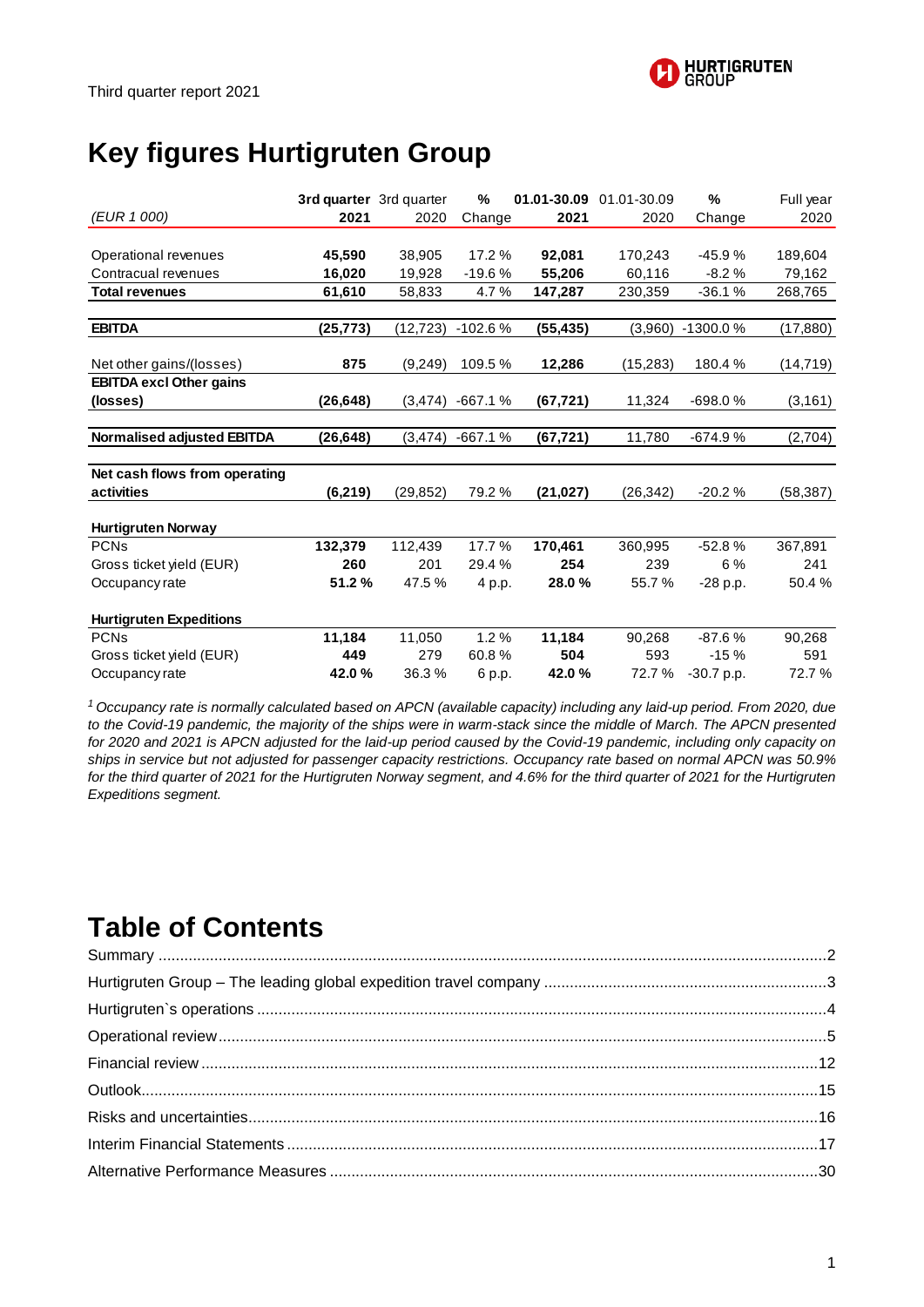

# **Third quarter 2021 summary**

- Hurtigruten Group bookings are at an all-time high compared to pre-pandemic levels with 2022 bookings as of 8 November 2021 being approx. 15% higher than 2020 bookings two years ago at approximately the same capacity.
- Bookings for 2023 are also off to an excellent start with bookings approx. 180% higher than same time two years ago.
- Third quarter 2021 sees the return of full operation for all seven ships in Hurtigruten Norway.
- Two ships have resumed their operations in the third quarter of 2021 in Hurtigruten Expeditions. MS Otto Sverdrup from Hamburg, for its first expedition cruise along the coast of Norway in August, and MS Maud from Dover in September.
- Hurtigruten Expeditions announced that it returns to Antarctica with MS Roald Amundsen and MS Fram in late-November and mid-December. Due to strong demand for the MS Otto Sverdrup sailings, MS Fridtjof Nansen is going to be redeployed to Hamburg for the first quarter of 2022, offering expedition cruises to the coast of Norway out of Hamburg.
- Covid-19 continued to have a significant impact on the financial performance. However, there is a positive trend compared to the third quarter of 2020 with third quarter 2021 revenues up 4.7% to EUR 61.6 million (EUR 58.8 million in 2020). Adjusting for the Government compensation scheme, which ended in second quarter 2021, of EUR 7.8 million recognized in third quarter 2020 the underlying revenue growth is 20.8%.
- Reported EBITDA negative EUR 25.8 million (negative EUR 12.7 million in 2020) driven by i) increased marketing spend ii) the ramp up of the land organization iii) the restart of the Hurtigruten Expedition fleet which saw its first sailings in August and September.
- Operational cash flow in third quarter was negative EUR 6,5 million which was an improvement of EUR 23.5 million compared to the third quarter of 2020 (negative EUR 30 million).
- Customer prepayments increased through the quarter from EUR 92.1 million at year-end 2020 to EUR 145.5 million at the end of the third quarter of 2021. This is driven by increased booking momentum and low level of refunds claims.
- As of 30 September 2021, Hurtigruten Group had an available liquidity position of EUR 122.0 million including the EUR 75 million shareholder loan (30 June 2021 EUR 85.8 million) that was provided in September.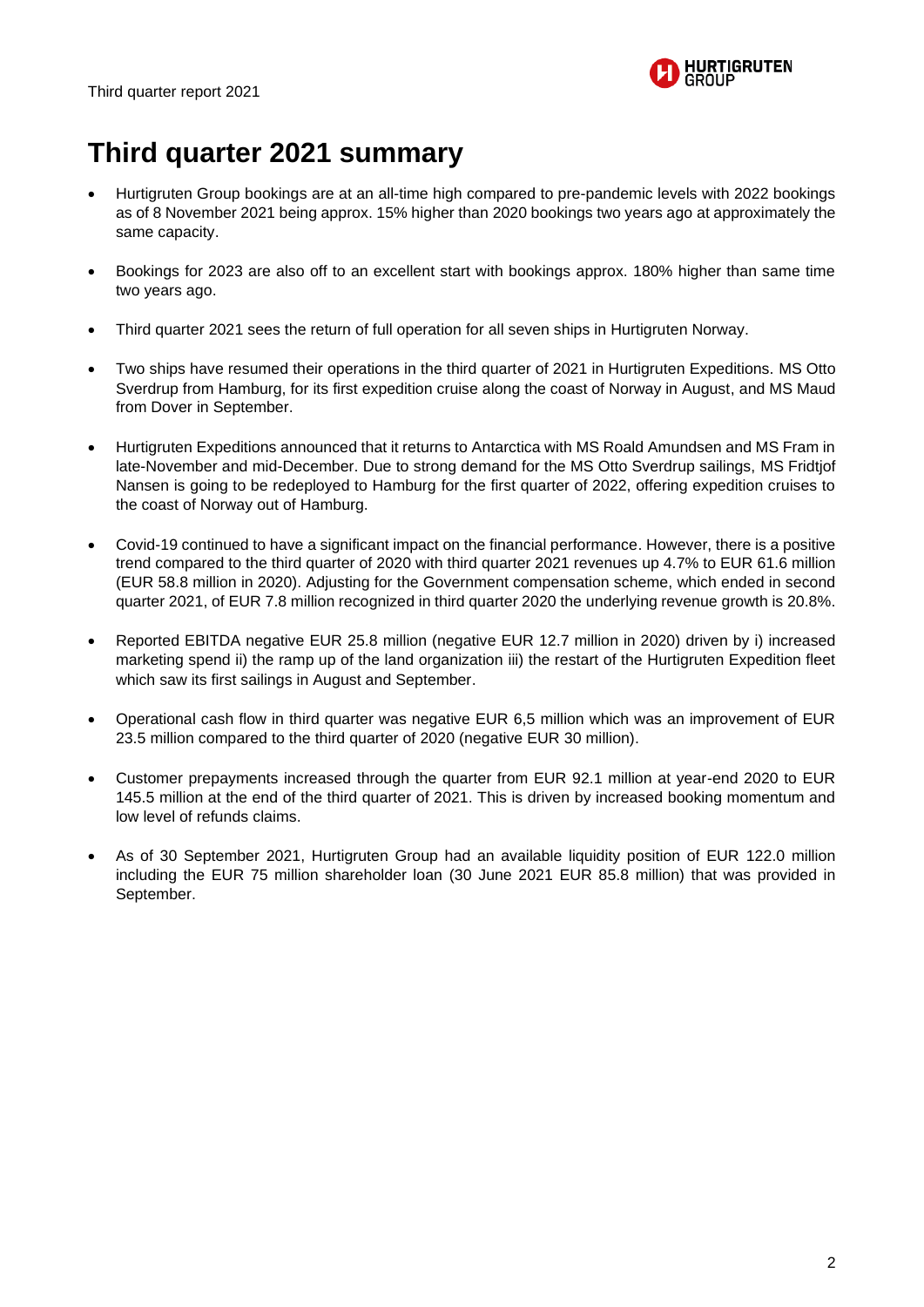

#### **Hurtigruten Group – The leading global expedition travel company**

Hurtigruten Group's vision is to be the undisputed global leader in sustainable inspirational adventure travel and is a catalyst for change towards a greener travel industry. Hurtigruten Group will continue to be a frontrunner in adventure tourism and expedition cruising - a niche with substantial global growth potential. Hurtigruten Group's goal is to reinforce its global position, differentiated from the rest of the cruise industry by authentic, sustainable, and active experiences on both land and sea. Hurtigruten Group has three main business segments: Hurtigruten Norway – branded as Hurtigruten in Scandinavia and Hurtigruten Norwegian Coastal Express in other markets, Hurtigruten Expeditions branded as Hurtigruten Expeditions in all markets and Hurtigruten Destinations under the Hurtigruten Svalbard brand. Over the last few years, the brands: Hurtigruten Expeditions, Hurtigruten Norwegian Coastal Express, and Hurtigruten Svalbard have been able to fortify its position as the leading expedition travel company focusing on sustainable expedition cruising for the global traveller.

With a fleet of 14 custom-built cruise vessels including the world's first two hybrid-powered expedition cruise ships delivered in 2019, Hurtigruten Group is the world's largest expedition travel company. In January 2022, the MS Santa Cruz 2 will join the Hurtigruten Expeditions fleet adding the Galapagos archipelago on the list of destinations with year around expedition cruises.

Hurtigruten Group's strategy is to generate profitable sustainable growth in all three business segments. This will be achieved by increasing capacity through the construction of new vessels, operational initiatives to realize its substantial potential, expand and renew its customer base, and strengthen the product range.

Hurtigruten Group believes its product offerings in Hurtigruten Expeditions, Hurtigruten Norway and Hurtigruten Destinations differ significantly from competing expedition cruise and adventure travel operators. The guest offering has been purposefully designed to reach a wide range of customer segments. Hurtigruten Group offers its guests the opportunity to get closer to nature in beautiful and remote areas and to experience local wildlife, culture, and activities while leaving a minimal footprint.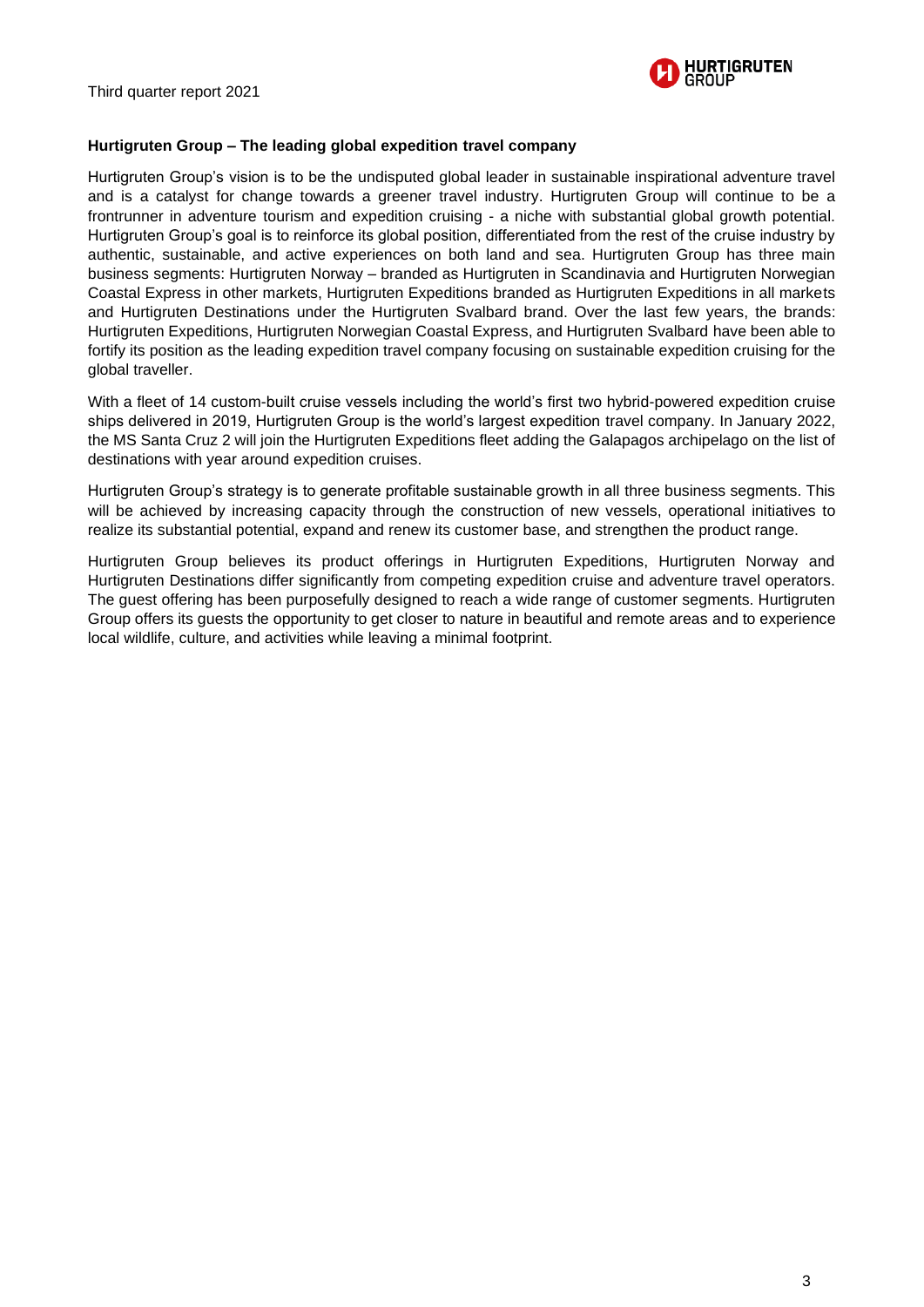

# **Hurtigruten's operations**

*The following table presents, for the periods indicated, the revenues, operating profit, EBITDA and EBITDA margin by reporting segment and for the Group as a whole:* 

| (EUR 1 000)                             | 3rd quarter 3rd quarter |           | %                 | 01.01-30.09 01.01-30.09 |           | %                 | Full year |
|-----------------------------------------|-------------------------|-----------|-------------------|-------------------------|-----------|-------------------|-----------|
| <b>Total operating revenues</b>         | 2021                    | 2020      | Change            | 2021                    | 2020      | Change            | 2020      |
|                                         |                         |           |                   |                         |           |                   |           |
| Hurtigruten Norway                      | 51,053                  | 44,563    | 14.6%             | 100,277                 | 150,022   | $-33.2%$          | 171,550   |
| <b>Hurtigruten Expeditions</b>          | 4,992                   | 3,592     | 39.0%             | 5,632                   | 54,035    | $-89.6%$          | 53,908    |
| <b>Hurtigruten Destinations</b>         | 5,793                   | 5,247     | 10.4%             | 12,737                  | 12,333    | 3.3%              | 14,472    |
| Group functions, Other and Eliminations | (227)                   | 5,430     | $-104.2%$         | 28,641                  | 13,969    | 105.0%            | 28,835    |
| Total                                   | 61,610                  | 58,833    | 4.7%              | 147,287                 | 230,359   | $-36.1%$          | 268,766   |
|                                         |                         |           |                   |                         |           |                   |           |
| <b>Operating profit/(loss)</b>          |                         |           |                   |                         |           |                   |           |
|                                         |                         |           |                   |                         |           |                   |           |
| Hurtigruten Norway                      | 8,097                   | 5,536     | 46.2%             | (16, 132)               | 23,671    | $-168.2%$         | 15,946    |
| <b>Hurtigruten Expeditions</b>          | (19, 330)               | (21, 352) | 9.5%              | (55, 648)               | (17, 873) | $-211.4%$         | (31, 217) |
| <b>Hurtigruten Destinations</b>         | 523                     | 1,184     | 55.8%             | 12,868                  | (351)     | 3767.8%           | (2, 177)  |
| Group functions, Other and Eliminations | (34, 972)               |           | (12,852) -172.1 % | (71, 698)               | (53, 231) | $-34.7%$          | (77, 383) |
| <b>Total</b>                            | (45, 683)               | (27, 484) | $-66.2%$          | (130, 610)              | (47, 785) | $-173.3%$         | (94, 831) |
|                                         |                         |           |                   |                         |           |                   |           |
| <b>EBITDA</b>                           |                         |           |                   |                         |           |                   |           |
|                                         |                         |           |                   |                         |           |                   |           |
| Hurtigruten Norway                      | 16,237                  | 12,620    | 28.7%             | 21,862                  | 44,282    | $-50.6%$          | 47,334    |
| <b>Hurtigruten Expeditions</b>          | (11, 872)               | (16, 805) | 29.4%             | (33,761)                | (4,058)   | 731.9%            | (11, 782) |
| <b>Hurtigruten Destinations</b>         | 1,920                   | 2,073     | $-7.4%$           | 16,218                  | 2,049     | 691.6%            | 1,315     |
| Group functions, Other and Eliminations | (32,058)                | (10, 612) | $-202.1%$         | (59, 754)               | (46, 231) | $-29.2%$          | (54, 746) |
| <b>Total</b>                            | (25, 773)               | (12, 723) | $-102.6%$         | (55, 435)               | (3,960)   | -1300.0%          | (17, 880) |
|                                         |                         |           |                   |                         |           |                   |           |
| <b>EBITDA</b> margin                    |                         |           |                   |                         |           |                   |           |
|                                         |                         |           |                   |                         |           |                   |           |
| Hurtigruten Norway                      | 31.8%                   | 28.3%     | 3.5 p.p.          | 21.8%                   | 29.5%     | $-7.7 p.p.$       | 27.6%     |
| <b>Hurtigruten Expeditions</b>          | -237.8%                 | -467.8%   |                   | -599.5%                 | $-7.5%$   | -592 p.p.         | $-21.9%$  |
| <b>Hurtigruten Destinations</b>         | 33.1%                   | 39.5%     | $-6.4 p.p.$       | 127.3%                  | 16.6%     | 110.7 p.p.        | 9.1%      |
| Group functions, Other and Eliminations | <b>NM</b>               | $-195.4%$ |                   | -208.6%                 | $-331.0%$ |                   | $-189.9%$ |
| <b>Total</b>                            | $-41.8%$                | $-21.6%$  | .9 p.p.           | $-37.6%$                | $-1.7%$   | 2089.7%           | -6.7%     |
| Normalized adjusted EBITDA*             |                         |           |                   |                         |           |                   |           |
|                                         |                         |           |                   |                         |           |                   |           |
| Hurtigruten Norway                      | 16,165                  | 15,879    | 1.8%              | 21,247                  | 54,369    | $-60.9%$          | 54,540    |
| <b>Hurtigruten Expeditions</b>          | (11, 714)               | (9, 190)  | $-27.5%$          | (35,009)                |           | (1,524) -2197.1 % | (9, 152)  |
| <b>Hurtigruten Destinations</b>         | 1,920                   | 2,079     | $-7.6%$           | 2,399                   | 1,979     | 21.2%             | 1,310     |
| Group functions, Other and Eliminations | (33, 020)               | (12, 243) | $-169.7%$         | (56, 358)               | (43, 044) | $-30.9%$          | (49, 403) |
| <b>Total</b>                            |                         |           |                   |                         |           |                   |           |
|                                         | (26, 648)               | (3, 474)  | $-667.1%$         | (67, 720)               | 11,780    | $-674.9%$         | (2,704)   |

\*) *Normalized adjusted EBITDA is calculated as Reported EBITDA excluding other gains and losses adjusted for cost and revenue items which is deemed extraordinary, exceptional, unusual or non-recurring. EBITDA for the third quarter of 2021 is not adjusted for Covid-19 effects and there are no normalizations adjustments in the quarter.*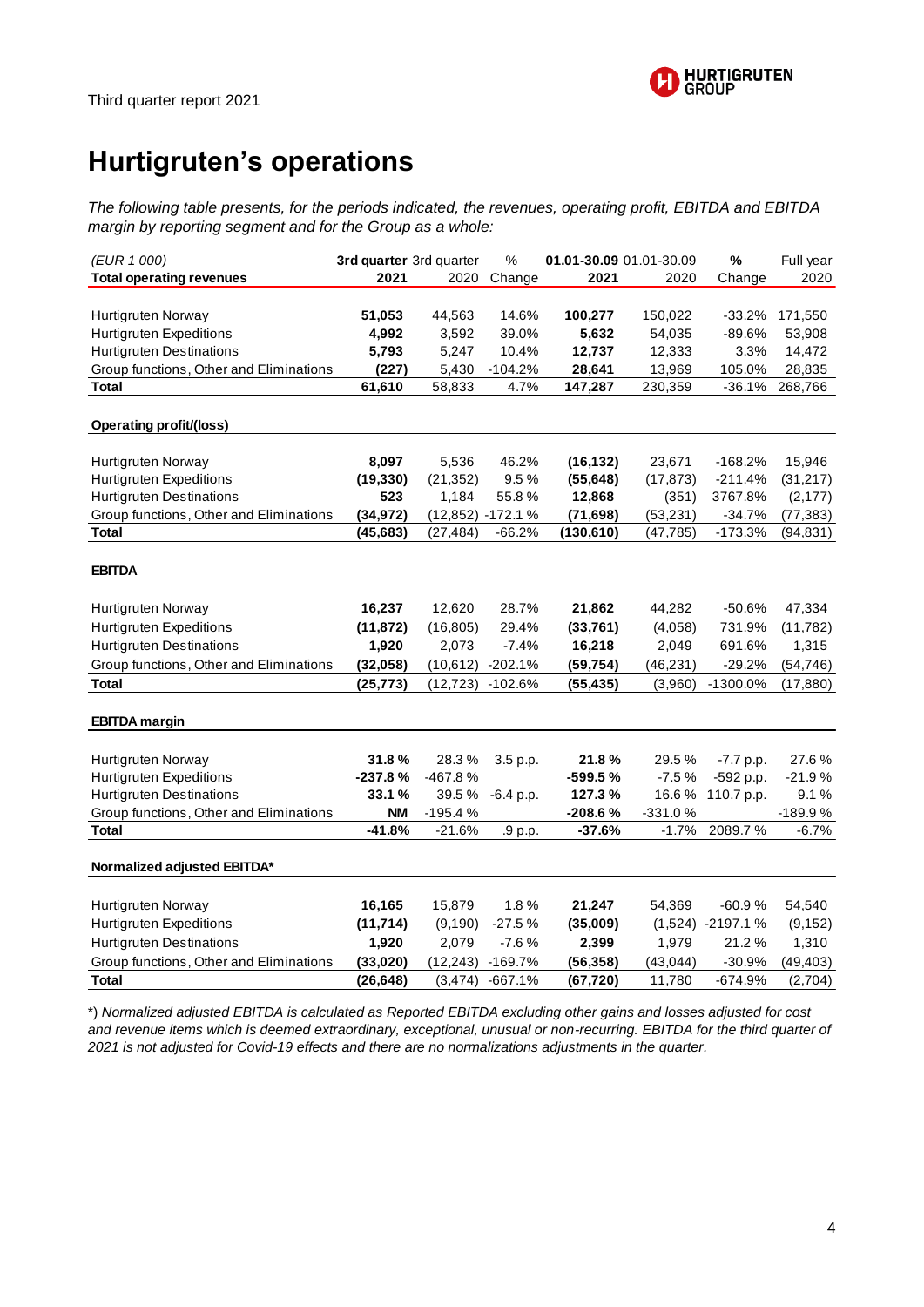

# **Operational review**

The Group's financial performance in the third quarter of 2021 continues to be severely impacted by the Covid-19 pandemic, but we see positive developments both in bookings and travel patterns. Hurtigruten Norway resumed full service since July, Hurtigruten Expeditions returned with one ship (MS Otto Sverdrup) in the end of August followed by a second ship (MS Maud) in the end of September. From the end of November and mid-December two additional ships will resume cruises in Antarctica (MS Roald Amundsen and MS Fram).

Normalized adjusted EBITDA in the second quarter decreased from EUR -3.5 million in the third quarter of 2020 to EUR -26.6 million this year, and total reported third quarter EBITDA decreased with EUR 13.1 million from EUR -12.7 million to EUR -25.8 million. The decrease in EBITDA compared to the same period last year is mainly driven by higher SG&A costs related to sales and marketing due to normal level of sales and marketing activities in the third quarter, ramp up of FTEs, the ramp up of the Hurtigruten Expeditions fleet in the third quarter and Covid-19 compensation schemes which was removed in the second quarter of 2021.

Total Passenger Cruise Nights (PCN) for Hurtigruten Norway increased by 18% in the third quarter to 132,379 PCN compared to the same quarter last year. Total Passenger Cruise Nights (PCN) for Hurtigruten Expeditions increased by 1% in the third quarter to 11,184 PCN compared to the same quarter last year.

The occupancy rate on the available capacity for the seven ships operating in Hurtigruten Norway, was 51.2% in the third quarter of 2021. All seven ships were back in operations from July 2021, albeit at a lower capacity due to Covid-19 restrictions. The capacity restrictions in Hurtigruten Norway was removed in October as a result of the reopening of Norwegian society. The number of international guests was increasing during the quarter, even though guests from some source markets, among other US and APAC, still are prevented from entering Norway. The occupancy rate on the available capacity for the ships operating in Hurtigruten Expeditions, was 42% in the third quarter of 2021 and the available capacity was mainly MS Otto Sverdrup sailing from Hamburg to the Norwegian coast the last five weeks in the quarter.

Hurtigruten Group will continue to plan for the return to full service of all its ships. By the first week of January 2022 Hurtigruten Group expects to have thirteen, of the total fifteen, ships back in operations. Hurtigruten Norway resumed full operations in July 2021 by operating of its fleet of seven ships albeit at a lower capacity due to Covid-19 restrictions. Hurtigruten Destinations resumed full operations in February 2021 on Svalbard with Radisson and Funken Lodge open for guests, while Coal Miners`Cabins are leased to Svalbard Folkehøgskole. In September, Hurtigruten Svalbard where back at pre-pandemic activity levels. Hurtigruten Kirkenes is operated by Radius Kirkenes but is still closed due to low activity.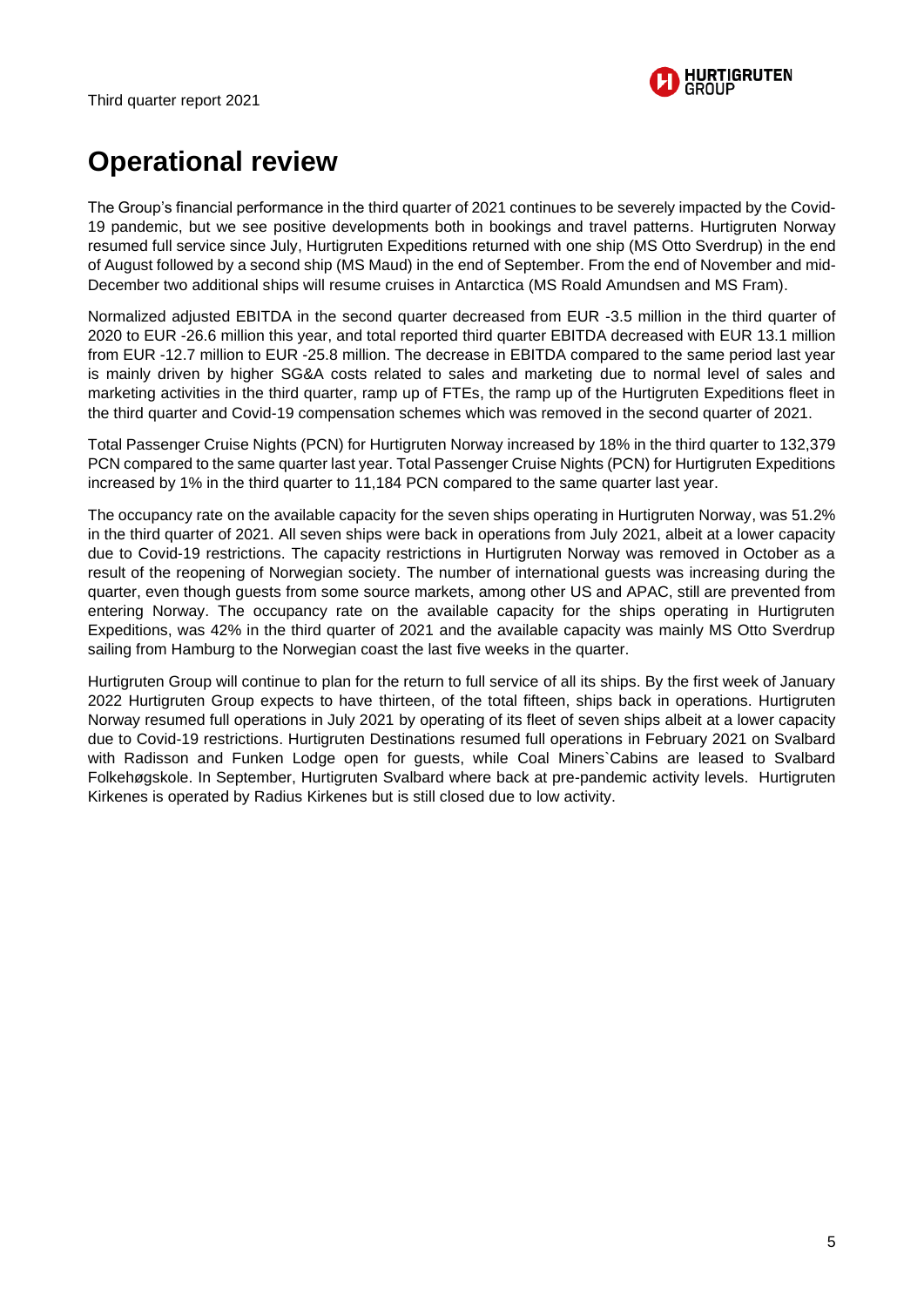

# **Hurtigruten Norway**

*Hurtigruten Norway operates under the brand Hurtigruten in Scandinavia and Hurtigruten Norwegian Coastal Express in other markets. Its scheduled voyages along the beautiful Norwegian coast offers domestic and international guests a unique and immersive travel experience, connecting the international traveller with the everyday life and infrastructure of local communities.* 

*The voyage was described by the New York Times as: "one of Norway's treasured national symbols". Having been developed over its 128-year history, it forms part of the country's cultural heritage, strengthening Hurtigruten Norway's legitimacy with international travellers seeking authentic Norwegian experiences.*

*As of 1 January 2021, Hurtigruten Norway operated five of seven ships and as of 10 July 2021, it was back to full operations with its seven ships.*

|                                        | <b>3rd quarter</b> 3rd quarter |         |          | 01.01-30.09 | 01.01-30.09 |          | Full year |
|----------------------------------------|--------------------------------|---------|----------|-------------|-------------|----------|-----------|
| (EUR 1 000)                            | 2021                           | 2020    | Change   | 2021        | 2020        | Change   | 2020      |
|                                        |                                |         |          |             |             |          |           |
| Operational revenues                   | 35,033                         | 24.636  | 42.2%    | 45.071      | 89,906      | $-49.9%$ | 92,388    |
| Contracual revenues                    | 16,020                         | 19,928  | $-19.6%$ | 55,206      | 60.116      | $-8.2%$  | 79,162    |
| <b>Total revenue</b>                   | 51,053                         | 44.563  | 14.6 %   | 100,277     | 150.022     | $-33.2%$ | 171,550   |
|                                        |                                |         |          |             |             |          |           |
| <b>EBITDA</b>                          | 16.237                         | 12.620  | 28.7%    | 21,862      | 44.282      | $-50.6%$ | 47,334    |
|                                        |                                |         |          |             |             |          |           |
| Net other gains/(losses)               | 72                             | (3.259) | 102.2%   | 615         | (9,675)     | 106.4 %  | (6, 795)  |
| <b>EBITDA excl other gains/(losse:</b> | 16,165                         | 15,879  | 1.8%     | 21,247      | 53,957      | $-60.6%$ | 54,128    |
|                                        |                                |         |          |             |             |          |           |
| Normalised adjusted EBITDA*            | 16,165                         | 15,879  | 1.8%     | 21.247      | 54.369      | $-60.9%$ | 54,540    |

*\*) Normalized adjusted EBITDA is calculated as Reported EBITDA excluding other gains and losses adjusted for cost and revenue items which is deemed extraordinary, exceptional, unusual or non-recurring. SG&A is not allocated to the business segment and SG&A associated to Hurtigruten Norway is reported in "Group functions, Other and Eliminations". EBITDA for the third quarter of 2021 is not adjusted for Covid-19 effects and there are no normalizations adjustments in the quarter.*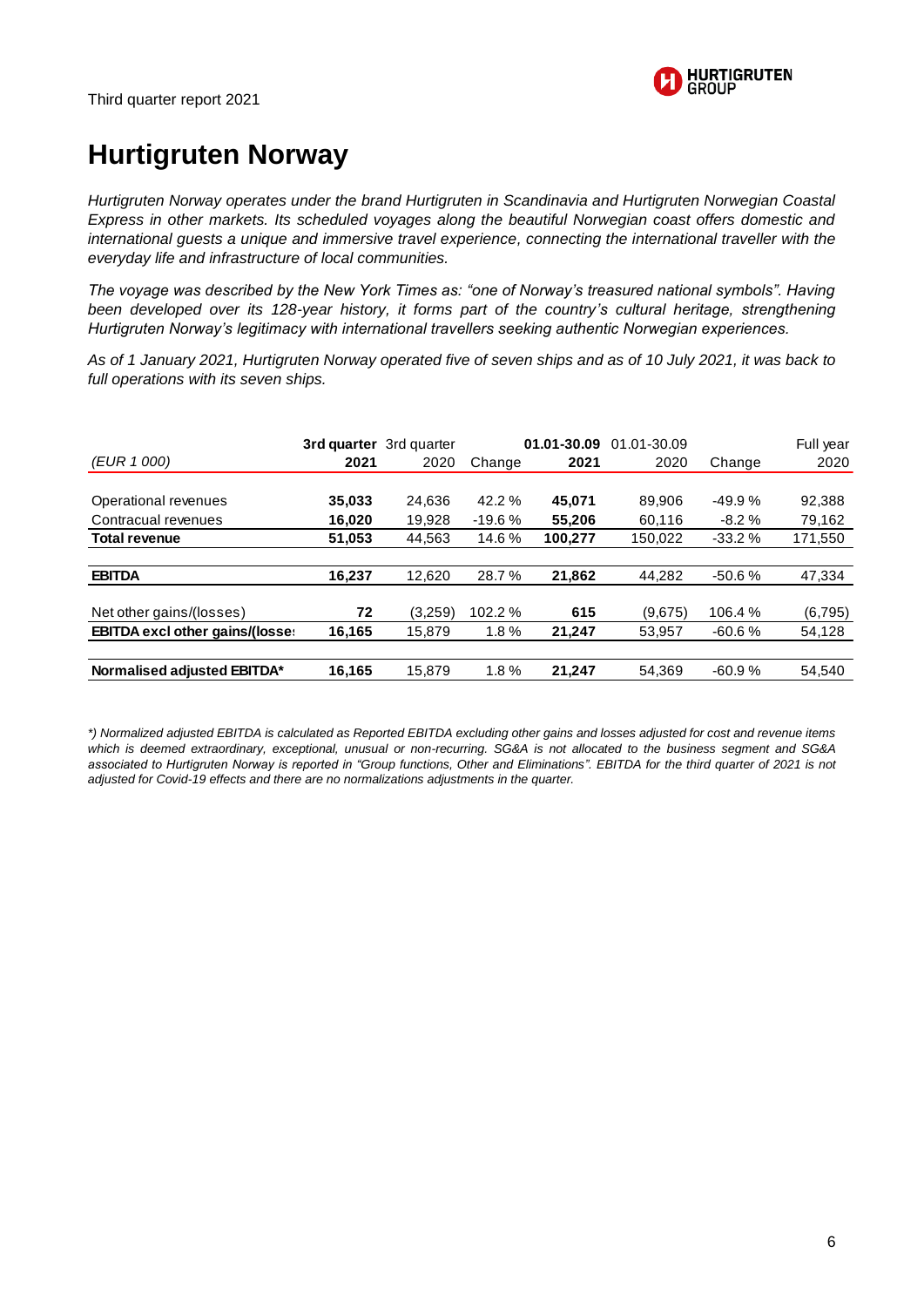

The calculations on the following table does not include the State agreements contractual revenue, nor the goods and other operating revenue originated by the Hurtigruten Norway activity.

| (EUR 1 000 Except for PCNs, APCNs, occupancy<br>rate, fuel consumption and fuel cost per liter) | 3rd quarter<br>2021 | 2020    | 3rd quarter 01.01-30.09 1.01-30.09<br>2021 | 2020    | <b>Full year</b><br>2020 |
|-------------------------------------------------------------------------------------------------|---------------------|---------|--------------------------------------------|---------|--------------------------|
| <b>PCNs</b>                                                                                     | 132,379             | 112.439 | 170,461                                    | 360,995 | 367,891                  |
| APCNs <sup>1</sup>                                                                              | 258,548             | 236,572 | 608,190                                    | 647,574 | 729,352                  |
| Occupancy rate <sup>1)</sup>                                                                    | 51.2%               | 47.5%   | 28.0%                                      | 55.7%   | 50.4%                    |
| <b>Gross ticket revenues</b>                                                                    | 34,399              | 22,572  | 43,382                                     | 86,382  | 88,683                   |
|                                                                                                 |                     |         |                                            |         |                          |
| Less:                                                                                           |                     |         |                                            |         |                          |
| Commissions, costs of goods for flights, hotels,                                                |                     |         |                                            |         |                          |
| transportation and other passenger services                                                     | 4,512               | 1,555   | 5,110                                      | 12.173  | 12,653                   |
| Food, beverage, shop, excursions                                                                | 3.046               | 2.562   | 4.134                                      | 8.366   | 9.033                    |
| <b>Net ticket revenues</b>                                                                      | 26,842              | 18,455  | 34,138                                     | 65,843  | 66.997                   |
|                                                                                                 |                     |         |                                            |         |                          |
| Gross ticket revenues per PCN (EUR)                                                             | 260                 | 201     | 254                                        | 239     | 241                      |
| Net ticket revenues per PCN (EUR)                                                               | 203                 | 164     | 200                                        | 182     | 182                      |
| <b>Gross cruise costs</b>                                                                       | 34,887              | 28,684  | 79,030                                     | 96.066  | 117,422                  |
| Less:                                                                                           |                     |         |                                            |         |                          |
| Commissions, costs of goods for flights, hotels,                                                |                     |         |                                            |         |                          |
| transportation and other passenger services                                                     | 4,512               | 1,555   | 5,110                                      | 12,173  | 12,653                   |
| Food, beverage, shop, excursions                                                                | 3.046               | 2,562   | 4.134                                      | 8.366   | 9,033                    |
| <b>Net cruise costs</b>                                                                         | 27,330              | 24,567  | 69,786                                     | 75,527  | 95,736                   |
| Net cruise costs per APCN (EUR)                                                                 | 106                 | 104     | 115                                        | 117     | 131                      |
| Fuel consumption (liter/nautical mile)                                                          | 81.8                | 97.2    | 83.6                                       | 97.6    | 101.0                    |
| Fuel cost per liter                                                                             | 8.54                | 7.66    | 7.91                                       | 9.13    | 9.12                     |

*1)Occupancy rate is normally calculated based on APCN (available capacity) including any laid-up period. Due to the Covid-19 pandemic, several ships were in warm-stack from the middle of March 2020 until July 2021. The APCN presented for 2020 and 2021 is APCN adjusted for the laid-up period caused by the Covid-19 pandemic, including only capacity on ships in service but not adjusted for passenger capacity restrictions. Occupancy rate using normal APCN including laid-up period was 50.9% for the third quarter of 2021 and 26.5% for the third quarter of 2020.*

Hurtigruten Norway started operating under the new State agreement valid from 2021 to 2030 in January and now has a contract to operate seven ships out of 11 ships on the Coastal route. Operational revenue excluding the contractual income from the Norwegian state agreement, increased from EUR 24.6 million to EUR 35.0 million in the third quarter compared to last year as a result of having seven ships back in operation. Contractual income per ship

per month increased to approx. EUR 0.8 million for the third quarter 2021 compared to approx. EUR 0.6 million in 2020. The third quarter of 2021 reflects the new state contract.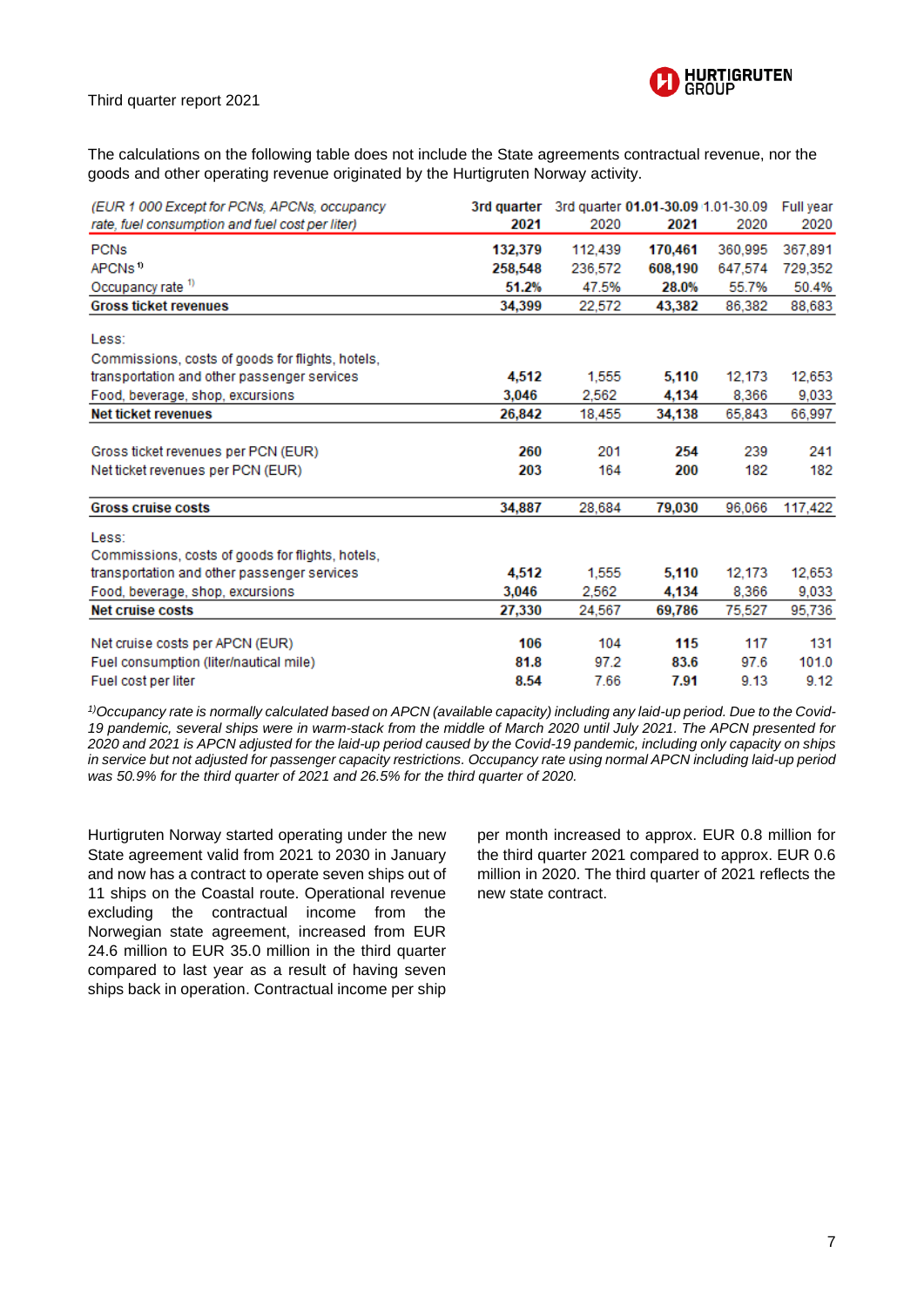

# **Hurtigruten Expeditions**

*Hurtigruten Expeditions operates expedition cruises to over 200 destinations in over 40 countries, including Norway, Antarctica, the Arctic, Alaska, Iceland, Greenland, South America, Galapagos and a variety of other destinations across the globe. Hurtigruten Expeditions' legacy dates back 125 years to 1896 when the first sailing from Hammerfest to the archipelago of Svalbard was introduced.* 

*In 2019, its two new hybrid-powered expedition ships; MS Roald Amundsen and MS Fridtjof Nansen were delivered. The ships are state-of-the-art expedition vessels designed to meet guests' expectations as well as strict environmental and safety standards. MS Roald Amundsen and MS Fridtjof Nansen have an icereinforced hull, a total length of 140m and have the ability to carry 530 guests. The hybrid technology engines will reduce fuel consumption substantially and permit periods of emission-free sailing.* 

*Over the last 6 years Hurtigruten Expeditions has increased the capacity from one ship in 2015 to seven ships in 2021, with the addition of MS Otto Sverdrup, MS Trollfjord and MS Maud (formerly part of the Hurtigruten Norway fleet as MS Finnmarken, MS Trollfjord and MS Midnatsol). From January 2022 the 90-pax vessel MS Santa Cruz II will join the fleet and by that adding year around cruises on the Galapagos archipelago on the list of unique destinations. This will further cement Hurtigruten Expeditions' global leadership in the expedition cruising category.*

|                                        | 3rd quarter 3rd quarter |           |          | 01.01-30.09 | 01.01-30.09 |            | Full year |
|----------------------------------------|-------------------------|-----------|----------|-------------|-------------|------------|-----------|
| (EUR 1 000)                            | 2021                    | 2020      | Change   | 2021        | 2020        | Change     | 2020      |
|                                        |                         |           |          |             |             |            |           |
| Operational revenues                   | 4,992                   | 3,592     | 39.0 %   | 5,632       | 54,035      | $-89.6%$   | 53,908    |
| <b>Total revenue</b>                   | 4,992                   | 3,592     | 39.0 %   | 5,632       | 54,035      | $-89.6%$   | 53,908    |
|                                        |                         |           |          |             |             |            |           |
| <b>EBITDA</b>                          | (11,872)                | (16, 805) | $-29.4%$ | (33,761)    | (4,058)     | $-731.9%$  | (11,782)  |
|                                        |                         |           |          |             |             |            |           |
| Net other gains/(losses)               | (158)                   | (7,616)   | 97.9%    | 1.248       | (661)       | 288.8%     | (757)     |
| <b>EBITDA excl other gains/(losse:</b> | (11, 714)               | (9,190)   | $-27.5%$ | (35,009)    | (3,398)     | $-930.4%$  | (11, 025) |
|                                        |                         |           |          |             |             |            |           |
| Normalised adjusted EBITDA*            | (11, 714)               | (9.190)   | $-27.5%$ | (35,009)    | (1,524)     | $-2197.1%$ | (9, 152)  |

*\*) Normalized adjusted EBITDA is calculated as Reported EBITDA excluding other gains and losses adjusted for cost and revenue items which is deemed extraordinary, exceptional, unusual or non-recurring. SG&A is not allocated to the business segment and Hurtigruten Expeditions SG&A is reported in "Group Functions, Other and Eliminations". EBITDA for the third quarter of 2021 is not adjusted for Covid-19 effects and there are no normalizations adjustments in the quarter.*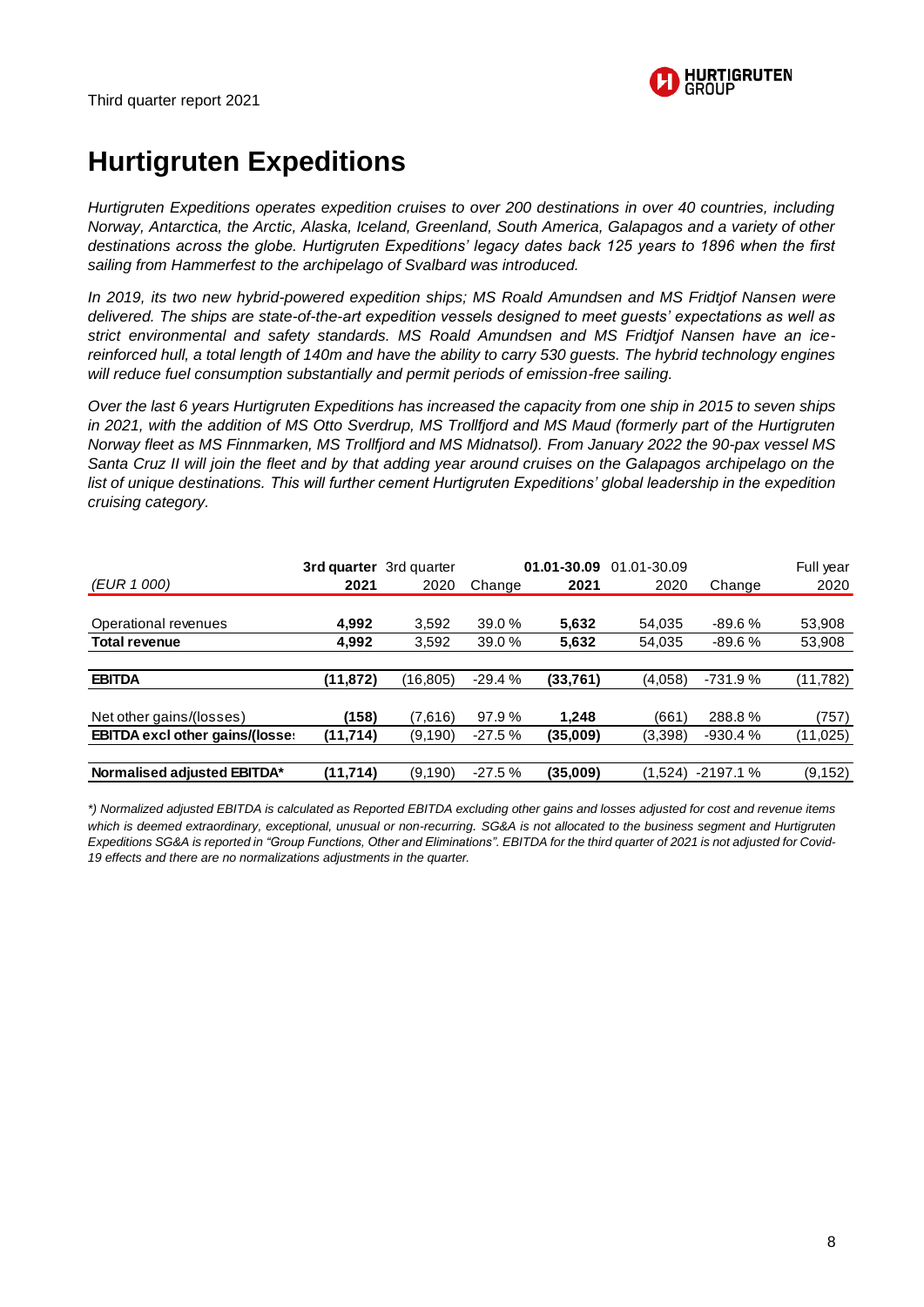

| 2021<br>rate, fuel consumption and fuel cost per liter)<br>2020<br>2021<br>2020<br>2020<br><b>PCNs</b><br>11,184<br>11,050<br>11,184<br>90,268<br>90,268<br>APCNs $1$<br>26,622<br>26,622<br>124,164<br>124,164<br>30,414<br>Occupancy rate <sup>1)</sup><br>42.0%<br>36.3%<br>72.7%<br>72.7%<br>42.0%<br>Gross ticket revenues<br>5,018<br>3,083<br>5,632<br>53,384<br>53,499<br>Less:<br>Commissions, costs of goods for flights, hotels,<br>367<br>280<br>transportation and other passenger services<br>498<br>10,925<br>11,246<br>Food, beverage, shop, excursions<br>535<br>(23)<br>4,580<br>4,848<br>2,845<br>Net ticket revenues<br>4,116<br>2,609<br>2,507<br>37,994<br>37,289<br>449<br>504<br>Gross ticket revenues per PCN (EUR)<br>279<br>593<br>591<br>Net ticket revenues per PCN (EUR)<br>413<br>368<br>236<br>224<br>421<br>16,706<br>64,933<br><b>Gross cruise costs</b><br>12,782<br>40,641<br>57,432<br>Less:<br>Commissions, costs of goods for flights, hotels,<br>367<br>transportation and other passenger services<br>498<br>280<br>10,925<br>11,246<br>Food, beverage, shop, excursions<br>535<br>(23)<br>4,848<br>2,845<br>4,580<br><b>Net cruise costs</b><br>15,804<br>12,308<br>37,515<br>41,927<br>48,839<br>Net cruise costs per APCN (EUR)<br>594<br>405<br>1,409<br>338<br>393<br>Fuel consumption (liter/nautical mile) <sup>2)</sup><br>408.6<br>72.8<br>141.9<br>142.4<br>154.2<br>Fuel cost per liter<br>39.17<br>4.97<br>12.62<br>6.59<br>6.47 | (EUR 1 000 Except for PCNs, APCNs, occupancy | 3rd quarter | Full year |  |  |
|---------------------------------------------------------------------------------------------------------------------------------------------------------------------------------------------------------------------------------------------------------------------------------------------------------------------------------------------------------------------------------------------------------------------------------------------------------------------------------------------------------------------------------------------------------------------------------------------------------------------------------------------------------------------------------------------------------------------------------------------------------------------------------------------------------------------------------------------------------------------------------------------------------------------------------------------------------------------------------------------------------------------------------------------------------------------------------------------------------------------------------------------------------------------------------------------------------------------------------------------------------------------------------------------------------------------------------------------------------------------------------------------------------------------------------------------------------------------------------------|----------------------------------------------|-------------|-----------|--|--|
|                                                                                                                                                                                                                                                                                                                                                                                                                                                                                                                                                                                                                                                                                                                                                                                                                                                                                                                                                                                                                                                                                                                                                                                                                                                                                                                                                                                                                                                                                       |                                              |             |           |  |  |
|                                                                                                                                                                                                                                                                                                                                                                                                                                                                                                                                                                                                                                                                                                                                                                                                                                                                                                                                                                                                                                                                                                                                                                                                                                                                                                                                                                                                                                                                                       |                                              |             |           |  |  |
|                                                                                                                                                                                                                                                                                                                                                                                                                                                                                                                                                                                                                                                                                                                                                                                                                                                                                                                                                                                                                                                                                                                                                                                                                                                                                                                                                                                                                                                                                       |                                              |             |           |  |  |
|                                                                                                                                                                                                                                                                                                                                                                                                                                                                                                                                                                                                                                                                                                                                                                                                                                                                                                                                                                                                                                                                                                                                                                                                                                                                                                                                                                                                                                                                                       |                                              |             |           |  |  |
|                                                                                                                                                                                                                                                                                                                                                                                                                                                                                                                                                                                                                                                                                                                                                                                                                                                                                                                                                                                                                                                                                                                                                                                                                                                                                                                                                                                                                                                                                       |                                              |             |           |  |  |
|                                                                                                                                                                                                                                                                                                                                                                                                                                                                                                                                                                                                                                                                                                                                                                                                                                                                                                                                                                                                                                                                                                                                                                                                                                                                                                                                                                                                                                                                                       |                                              |             |           |  |  |
|                                                                                                                                                                                                                                                                                                                                                                                                                                                                                                                                                                                                                                                                                                                                                                                                                                                                                                                                                                                                                                                                                                                                                                                                                                                                                                                                                                                                                                                                                       |                                              |             |           |  |  |
|                                                                                                                                                                                                                                                                                                                                                                                                                                                                                                                                                                                                                                                                                                                                                                                                                                                                                                                                                                                                                                                                                                                                                                                                                                                                                                                                                                                                                                                                                       |                                              |             |           |  |  |
|                                                                                                                                                                                                                                                                                                                                                                                                                                                                                                                                                                                                                                                                                                                                                                                                                                                                                                                                                                                                                                                                                                                                                                                                                                                                                                                                                                                                                                                                                       |                                              |             |           |  |  |
|                                                                                                                                                                                                                                                                                                                                                                                                                                                                                                                                                                                                                                                                                                                                                                                                                                                                                                                                                                                                                                                                                                                                                                                                                                                                                                                                                                                                                                                                                       |                                              |             |           |  |  |
|                                                                                                                                                                                                                                                                                                                                                                                                                                                                                                                                                                                                                                                                                                                                                                                                                                                                                                                                                                                                                                                                                                                                                                                                                                                                                                                                                                                                                                                                                       |                                              |             |           |  |  |
|                                                                                                                                                                                                                                                                                                                                                                                                                                                                                                                                                                                                                                                                                                                                                                                                                                                                                                                                                                                                                                                                                                                                                                                                                                                                                                                                                                                                                                                                                       |                                              |             |           |  |  |
|                                                                                                                                                                                                                                                                                                                                                                                                                                                                                                                                                                                                                                                                                                                                                                                                                                                                                                                                                                                                                                                                                                                                                                                                                                                                                                                                                                                                                                                                                       |                                              |             |           |  |  |
|                                                                                                                                                                                                                                                                                                                                                                                                                                                                                                                                                                                                                                                                                                                                                                                                                                                                                                                                                                                                                                                                                                                                                                                                                                                                                                                                                                                                                                                                                       |                                              |             |           |  |  |
|                                                                                                                                                                                                                                                                                                                                                                                                                                                                                                                                                                                                                                                                                                                                                                                                                                                                                                                                                                                                                                                                                                                                                                                                                                                                                                                                                                                                                                                                                       |                                              |             |           |  |  |
|                                                                                                                                                                                                                                                                                                                                                                                                                                                                                                                                                                                                                                                                                                                                                                                                                                                                                                                                                                                                                                                                                                                                                                                                                                                                                                                                                                                                                                                                                       |                                              |             |           |  |  |
|                                                                                                                                                                                                                                                                                                                                                                                                                                                                                                                                                                                                                                                                                                                                                                                                                                                                                                                                                                                                                                                                                                                                                                                                                                                                                                                                                                                                                                                                                       |                                              |             |           |  |  |
|                                                                                                                                                                                                                                                                                                                                                                                                                                                                                                                                                                                                                                                                                                                                                                                                                                                                                                                                                                                                                                                                                                                                                                                                                                                                                                                                                                                                                                                                                       |                                              |             |           |  |  |
|                                                                                                                                                                                                                                                                                                                                                                                                                                                                                                                                                                                                                                                                                                                                                                                                                                                                                                                                                                                                                                                                                                                                                                                                                                                                                                                                                                                                                                                                                       |                                              |             |           |  |  |
|                                                                                                                                                                                                                                                                                                                                                                                                                                                                                                                                                                                                                                                                                                                                                                                                                                                                                                                                                                                                                                                                                                                                                                                                                                                                                                                                                                                                                                                                                       |                                              |             |           |  |  |
|                                                                                                                                                                                                                                                                                                                                                                                                                                                                                                                                                                                                                                                                                                                                                                                                                                                                                                                                                                                                                                                                                                                                                                                                                                                                                                                                                                                                                                                                                       |                                              |             |           |  |  |
|                                                                                                                                                                                                                                                                                                                                                                                                                                                                                                                                                                                                                                                                                                                                                                                                                                                                                                                                                                                                                                                                                                                                                                                                                                                                                                                                                                                                                                                                                       |                                              |             |           |  |  |
|                                                                                                                                                                                                                                                                                                                                                                                                                                                                                                                                                                                                                                                                                                                                                                                                                                                                                                                                                                                                                                                                                                                                                                                                                                                                                                                                                                                                                                                                                       |                                              |             |           |  |  |

*1) Occupancy rate is normally calculated based on APCN (available capacity) including any laid-up period. Due to the Covid-19 pandemic, the majority of the ships have been in warm-stack since the middle of March 2020. The APCN presented for 2020 and 2021 is APCN adjusted for the laid-up period caused by the Covid-19 pandemic, including only capacity on ships in service but not adjusted for passenger capacity restrictions. Occupancy rate using normal APCN including laid-up period was 4.6% for the third quarter of 2021 and 7.0% for the third quarter of 2020*

*2) Fuel consumption (liter/nautical mile) for the third quarter of 2021 of 72.8 is related to the September sailing of MS Otto Sverdrup. Fuel consumption from January to September 2020 and 2021 is higher as the warm laid-up of ships is reflected throughout these time periods*

Hurtigruten Expedition's fleet which consists of seven ships has been warm stacked along different ports in Norway during the first half of 2021 due to the pandemic. Two of the ships are currently in operation, MS Otto Sverdrup since end of August and MS Maud since end of September and two more ships will join the operations in the fourth quarter.

The operating costs increased from EUR 12.8 million in the third quarter of 2020 to EUR 16.7 million in the third quarter of 2021. Driven by the increase in the fleet from four to seven ships and the decision to increase the number of crew on deck and machine compared to earlier periods. In Hurtigruten Expeditions the cost in the third quarter of 2021 reflects both ships in operations and ships laid up.

During the third quarter of 2021, five of seven ships in Hurtigruten Expeditions were in warm lay-up. MS Otto Sverdrup was the first ship returned to operation, departing from Hamburg on 24 August 2021 with over 300 guests on board. MS Maud departed from Dover on 22 September 2021. Through the next months, three additional ships will return to service with MS Roald Amundsen and MS Fram in the fourth quarter of 2021, and MS Fridtjof Nansen in January 2022. These ships are currently ramping up by returning the full crew and repositioning to their departure location.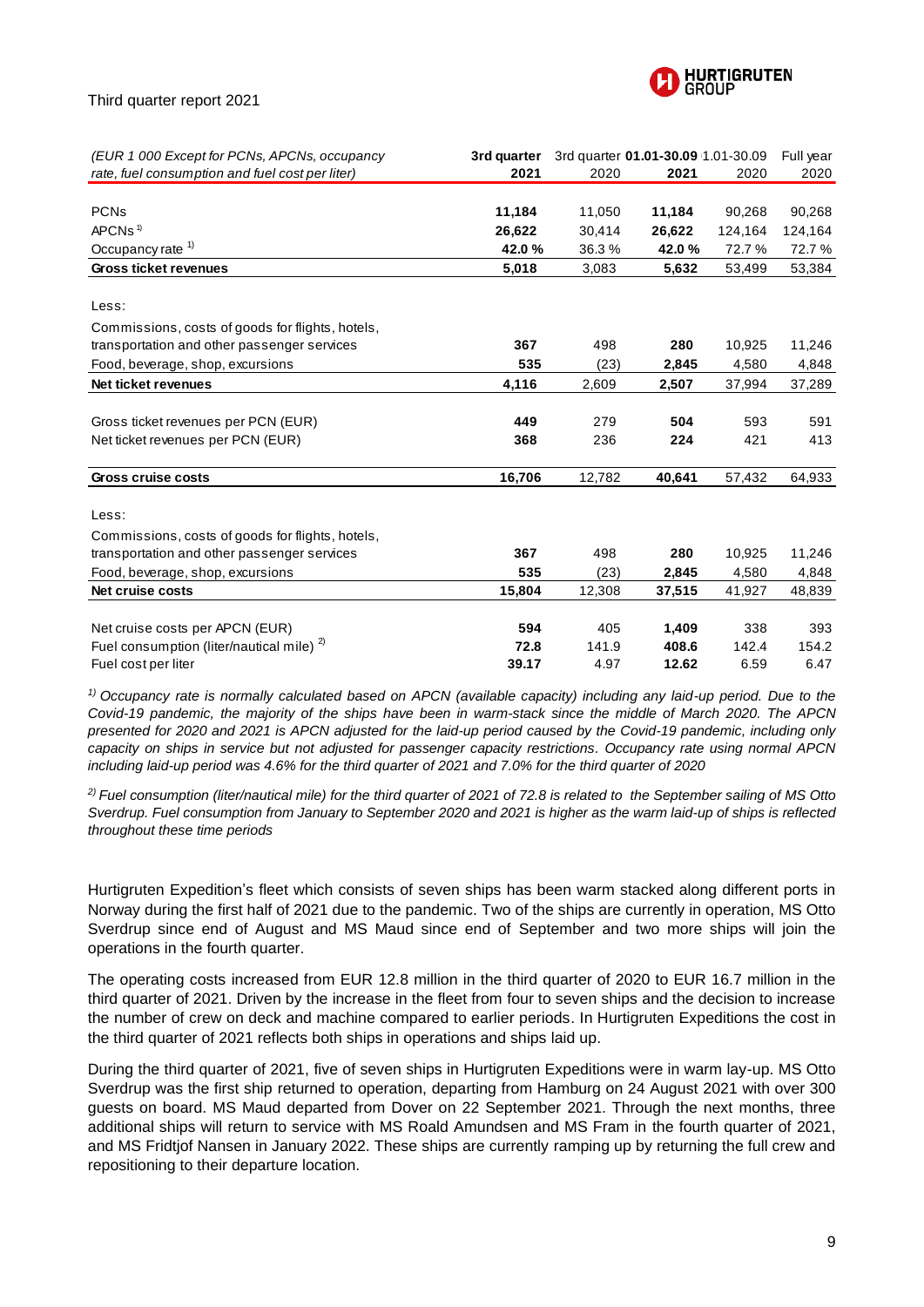

### **Hurtigruten Destinations**

*Hurtigruten Destinations' main operation is under the Hurtigruten Svalbard brand, which operates the Radisson Blu Polar Hotel, Funken Lodge and the Coal Miners' Cabins, as well as arctic adventure tourism. The archipelago of Svalbard is the Northernmost settlement in the world and one of the most remote and unique destinations, where there are more polar bears than people.* 

*From a base in Longyearbyen, Hurtigruten Svalbard AS offers active Arctic experiences on snow-covered and snow-free terrain with an extensive portfolio of activities and excursions. These include day trips on skis, dog sledding, snowmobile trips, boat or hiking excursions and longer expeditions in the archipelago. Hurtigruten Svalbard's operations – originating in 1896 – is the largest and most diversified on Svalbard.* 

|                                        | 3rd quarter 3rd quarter |       |         | 01.01-30.09 | 01.01-30.09 |        | Full year |
|----------------------------------------|-------------------------|-------|---------|-------------|-------------|--------|-----------|
| (EUR 1 000)                            | 2021                    | 2020  | Change  | 2021        | 2020        | Change | 2020      |
|                                        |                         |       |         |             |             |        |           |
| Operational revenues                   | 5,793                   | 5.247 | 10.4%   | 12.737      | 12,333      | 3.3%   | 14,472    |
| <b>Total revenue</b>                   | 5,793                   | 5.247 | 10.4 %  | 12,737      | 12,333      | 3.3%   | 14,472    |
|                                        |                         |       |         |             |             |        |           |
| <b>EBITDA</b>                          | 1,920                   | 2,073 | $-7.4%$ | 16,218      | 2,049       | 691.6% | 1,315     |
|                                        |                         |       |         |             |             |        |           |
| Net other gains/(losses)               | (0)                     | (5)   | 99.0%   | 13,819      | 70          | NΜ     | 5         |
| <b>EBITDA excl other gains/(losse:</b> | 1,920                   | 2.079 | $-7.6%$ | 2,399       | 1.979       | 21.2%  | 1,310     |
|                                        |                         |       |         |             |             |        |           |
| Normalised adjusted EBITDA*            | 1,920                   | 2.079 | $-7.6%$ | 2,399       | 1.979       | 21.2%  | 1,310     |

*\*) Normalized adjusted EBITDA is calculated as Reported EBITDA excluding other gains and losses adjusted for cost and revenue items which is deemed extraordinary, exceptional, unusual or non-recurring. EBITDA for the third quarter of 2021 is not adjusted for Covid-19 effects and there are no normalizations adjustments in the quarter. SG&A is not allocated to the business segment and Hurtigruten Destinations SG&A is reported in "Group Functions, Other and Eliminations".*

The Hurtigruten Destinations segment had in the third quarter operational revenues of EUR 5.8 million compared to EUR 5.3 million in the third quarter 2020 which was an increase of 10.4%. For the third quarter of 2020 Hurtigruten Svalbard received EUR 1.8 million in compensation from the Norwegian government, while in the third quarter of 2021 the compensation was EUR 0.75 million. If we remove the compensation in both years, the increase in revenue from the third quarter of 2020 to the third quarter 2021 would be 31%.

In the third quarter of 2020 and 2021 Radisson and Funken was open for guests, while Coal Miners`Cabins was leased to Svalbard Folkehøgskole. Stronger occupancy in September 2021 resulted in higher revenue and EBITDA than September 2020, which indicates that tourism is

blooming again after months of strict Covid-19 regulations.

The EBITDA in the third quarter of 2021 is lower than the third quarter of 2020 due to the compensation from the Norwegian government.

In the second quarter of 2021 Hurtigruten Group closed the sale of real-estate portfolio on Svalbard to Store Norske, and at the same time it entered into long-term lease agreements for the real-estate portfolio. The sale of the real-estate portfolio resulted in a preliminary estimated gain of EUR 13.8 million recognized in Net other gains/losses in June 2021.

Hurtigruten Group's property in Kirkenes is operated by Radius Kirkenes but is currently closed due to the pandemic.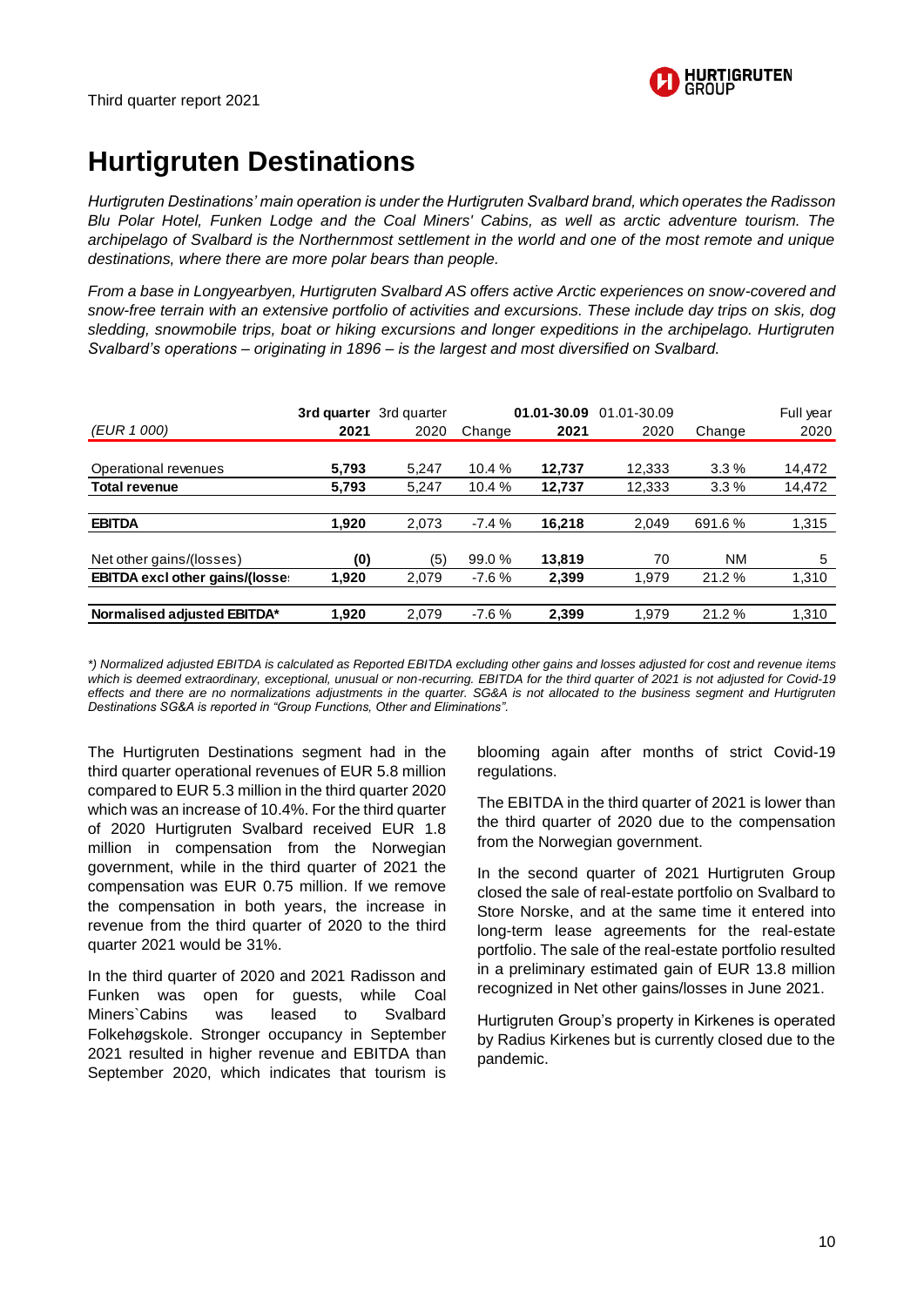

# **Group Functions, Other and Eliminations**

|                                        | 3rd quarter 3rd quarter |           |           | 01.01-30.09 | 01.01-30.09 |          | Full year |
|----------------------------------------|-------------------------|-----------|-----------|-------------|-------------|----------|-----------|
| (EUR 1 000)                            | 2021                    | 2020      | Change    | 2021        | 2020        | Change   | 2020      |
|                                        |                         |           |           |             |             |          |           |
| Operational revenues                   | (227)                   | 5.430     | $-104.2%$ | 28,641      | 13.969      | 105.0%   | 28,835    |
| <b>Total revenue</b>                   | (227)                   | 5,430     | $-104.2%$ | 28,641      | 13.969      | 105.0%   | 28,835    |
|                                        |                         |           |           |             |             |          |           |
| <b>EBITDA</b>                          | (32,058)                | (10,612)  | $-202.1%$ | (59, 754)   | (46,231)    | $-29.2%$ | (54, 746) |
|                                        |                         |           |           |             |             |          |           |
| Net other gains/(losses)               | 961                     | 1.631     | 41.1 %    | (3,396)     | (5.017)     | 32.3%    | (7, 172)  |
| <b>EBITDA excl other gains/(losse:</b> | (33,020)                | (12, 243) | $-169.7%$ | (56, 358)   | (41,215)    | $-36.7%$ | (47,574)  |
|                                        |                         |           |           |             |             |          |           |
| Normalised adjusted EBITDA*            | (33, 020)               | (12, 243) | $-169.7%$ | (56, 358)   | (43,044)    | $-30.9%$ | (49,403)  |

*\*) Normalized adjusted EBITDA is calculated as Reported EBITDA excluding other gains and losses adjusted for cost and revenue items which is deemed extraordinary, exceptional, unusual or non-recurring. EBITDA for the third quarter of 2021 is not adjusted for Covid-19 effects and there are no normalizations adjustments in the quarter.*

Operating revenues for the third quarter of 2021 amount negative EUR 0.2 million compared to EUR 5.4 million in the same period last year. In 2020 operating revenues consisted of a provision for the grant from the Norwegian Government Business Compensation Scheme for the last three months of the grand period up until August 2020, which is granted to enterprises with a significant drop in revenue due to Covid-19.

Negative EBITDA for the third quarter of 2021 amounts to EUR 33.0 million compared to negative EBITDA of EUR 12.2 million in the same period last year. The increase is due to higher personnel expenses and sales and marketing expenses which

have been ramping up over the last months. Personnel expenses has increased as the company has recalled most of the furloughed employees. Sales and marketing have activated marketing campaigns as we ramp up the sales efforts for 2022 and campaign planning for 2023 and 2024.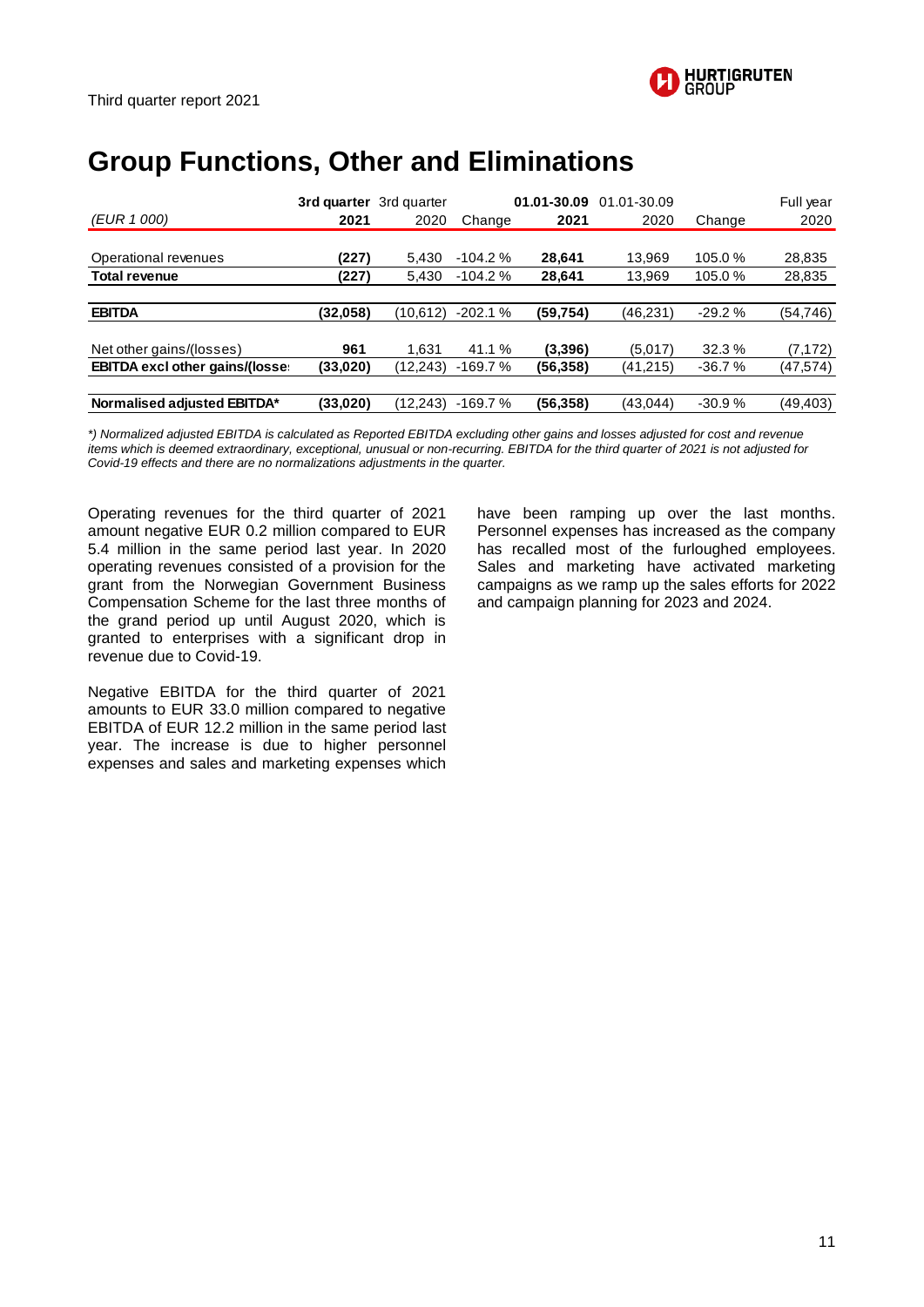

# **Financial review**

### **Profit and loss**



of 2021 compared to the same period last year from EUR 58.8 million to EUR 61.6 million. The increase is mainly driven by the return to operations from Hurtigruten Norway (full operations since July) and Hurtigruten Expeditions (two ships in service in September 2021). The revenue increase compared to the third quarter of 2020 was 20.8% excluding the covid-19 compensation scheme recognised in the second quarter of 2021 at EUR 7.8 million.

Total payroll costs were EUR 29.8 million in the quarter, an increase of 15.3% year over year. Crew costs are slightly lower than last year by 1% and SG&A payroll costs increased by 45% driven by recalling of furloughed employees.

#### **Specification of other operating costs**

|                                | 3rd quarter | 3rd quarter | %       | 01.01-30.09 | 01.01-30.09 | %        | Full year  |
|--------------------------------|-------------|-------------|---------|-------------|-------------|----------|------------|
| (EUR 1 000)                    | 2021        | 2020        | change  | 2021        | 2020        | change   | 2020       |
| Operating costs (exfuel)       | (13,698)    | (13.693)    | $0.0\%$ | (39, 426)   | (47, 254)   | $-16.6%$ | (59, 553)  |
| Fuel costs                     | (12,246)    | (7.240)     | 69.1 %  | (25, 952)   | (26, 602)   | $-2.4%$  | (29,629)   |
| Sales and administrative costs | (22, 543)   | (9,643)     | 133.8%  | (53, 836)   | (34, 907)   | 54.2 %   | (47, 615)  |
| <b>Total</b>                   | (48,487)    | (30,575)    | 58.6%   | (119, 215)  | (108,764)   | 9.6%     | (136, 797) |

Other operating costs increased by 58.6% from the same period last year to EUR 48.5 million in the third quarter of 2021 compared to EUR 30.6 million for the same period last year due to the ramp up in activity.

Operating costs include all other cruise operating costs, harbour costs, bareboat lease costs and maintenance of the vessels, costs which are less directly variable with the level of production, and the costs in third quarter remained unchanged compared to same period last year.

Fuel costs in the quarter increased by 69.1% to EUR 12.3 million, compared to the same quarter last year due to having more ships in operation as well as using biodiesel.

Sales and administrative costs increased by 133.8% to EUR 22.5 million in the third quarter compared to last year, due to increase in sales and marketing activities and the plan for returning to service.

Third quarter depreciation, amortisation and impairment were EUR 19.9 million, compared to EUR 14.8 million same quarter last year. The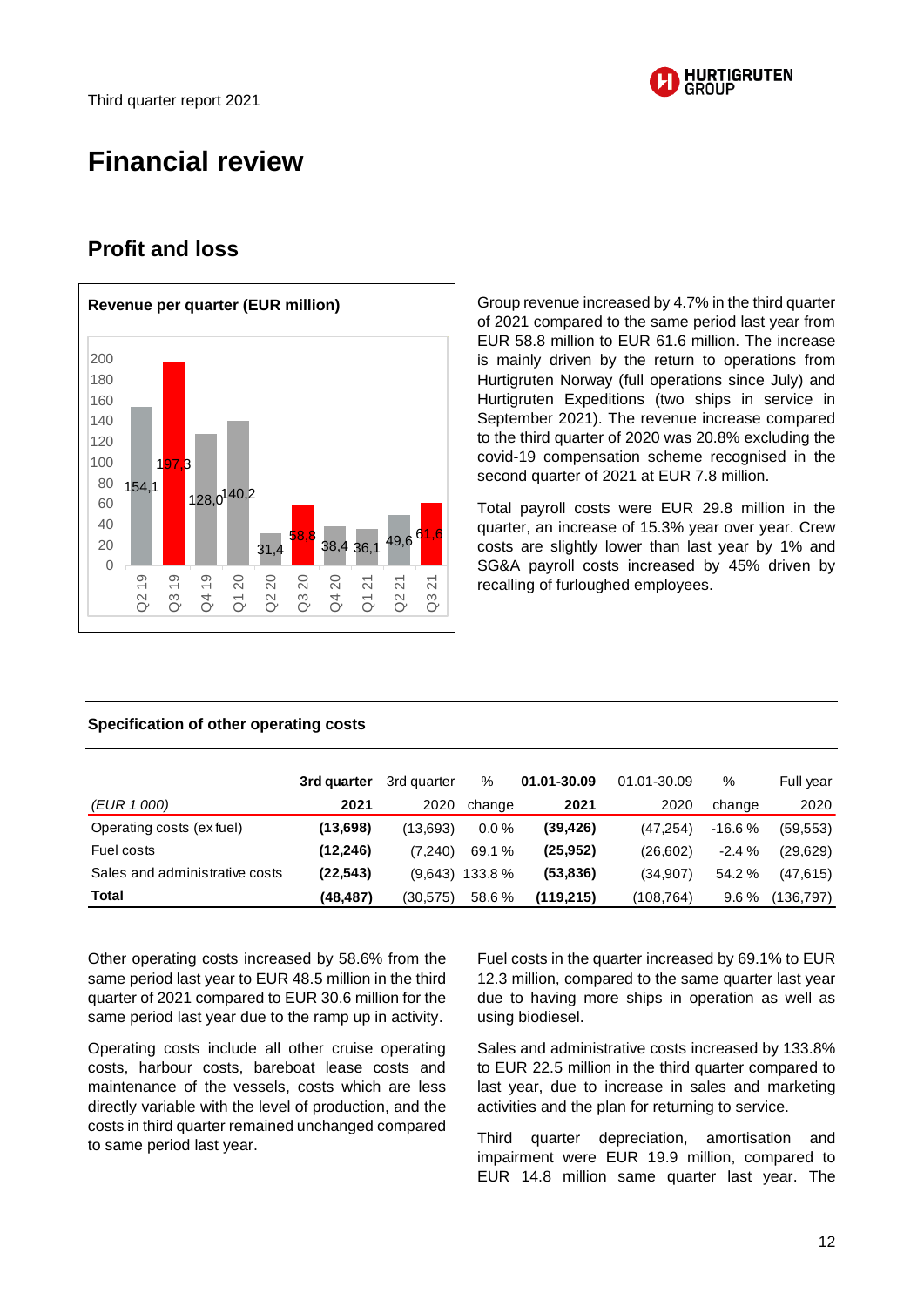

increase is mainly related to impairment of technical equipment on ships.

Net other gains and losses for the third quarter was a gain of EUR 0.1 million (loss of EUR 9.3 million in 2020). In third quarter 2020 the Group has accounted for the bunker derivatives as hedge accounting and has reclassified unrealized bunker loss from other comprehensive income to profit and loss, as the amounts are not expected to be recovered in future periods.

Third quarter operating loss was EUR 45.7 million, compared to operating loss of EUR 27.5 million in the same period last year, an increase of EUR 18.2 million due to the effects of the Covid-19 pandemic on operations.

Net financial loss was EUR 20.6 million in the third quarter of 2021 compared to a loss of EUR 15.4 million in the third quarter of 2020. Interest costs are higher in the third quarter of 2021 due to new financing compared to the same period last year.

Income taxes in the third quarter was positive EUR 2.7 million, compared to income tax expense of EUR 0.1 million in 2020.

The net loss for the third quarter was EUR 63.6 million compared to a loss of EUR 43.7 million in 2020.

#### **Financial position and liquidity**

#### **Cash flow**

Net cash outflow from operating activities in the third quarter of 2021 was EUR 6.2 million compared to an outflow of EUR 29.9 million in the same quarter last year. This is mainly explained by positive changes in working capital, including higher deposits from customers following strong booking levels.

Net cash outflow from investing activities in the third quarter of 2021 was EUR 1.1 million compared to an outflow of EUR 41.7 million in the same quarter last year. The reduced outflow is mainly due to temporary increased Covid-19 cash collateral requirements in 2020.

Net cash outflow from financing activities in the third quarter of 2021 was EUR 9.8 million compared to an outflow of EUR 9.7 in the same quarter last year.

Net decrease in cash and cash equivalents in the third quarter was EUR 17.1 million, compared to a decrease of EUR 81.3 million in the third quarter of 2020.

Available cash and cash equivalents in the cash flow statement totalled to EUR 67.0 million in the third quarter of 2021 compared to EUR 17.3 million at 31 December 2020, and cash equivalents in the statement of financial position, including restricted funds, totalled EUR 72.9 million at the end of the third quarter in 2021 compared to EUR 72.0 million at 31 December 2020. The total available free liquidity position was EUR 122 million including the EUR 75 million shareholder loan issued in September 2021. EUR 8.4 million in restricted cash is related to travel bonding recognized as "other non-current financial assets".

#### **Balance sheet**

Total assets amounted to EUR 1,346.9 million at 30 September 2021, a decrease of EUR 15.7 million from year end 2020.

Non-current assets decreased with EUR 37.7 million since year end 2020 from EUR 1,243.8 million to EUR 1,206.2 million. The decrease in property, plant, and equipment of EUR 63.5 million and the increase in right-of-use assets of EUR 31.3 million are mainly explained by the sale-leaseback of the Hurtigruten Svalbard real-estate portfolio.

Current asset amounted to EUR 140.7 million, an increase of EUR 22.0 million compared to 31 December 2020. This is mainly explained by increased trade receivables of EUR 24.3 million.

The reported equity at the end of September 2021 was negative EUR 292.5 million compared to negative EUR 102.2 million at year-end 2020. The change is due to the net loss in the period.

Total non-current liabilities amount to EUR 1,396.7 million at 30 September 2021, an increase of EUR 140.3 million from EUR 1,256.4 million at year end 2020. The increase is mainly due to the saleleaseback of the Hurtigruten Svalbard real-estate portfolio entered with Store Norske for approximately EUR 45.0 million and the EUR 46.5 million term loan facility which was secured in the first quarter of 2021. In addition, EUR 20 million was drawn from the fully committed EUR 75 million subordinated shareholder's loan facility entered into in third quarter 2021. The loan facility strengthens the Group's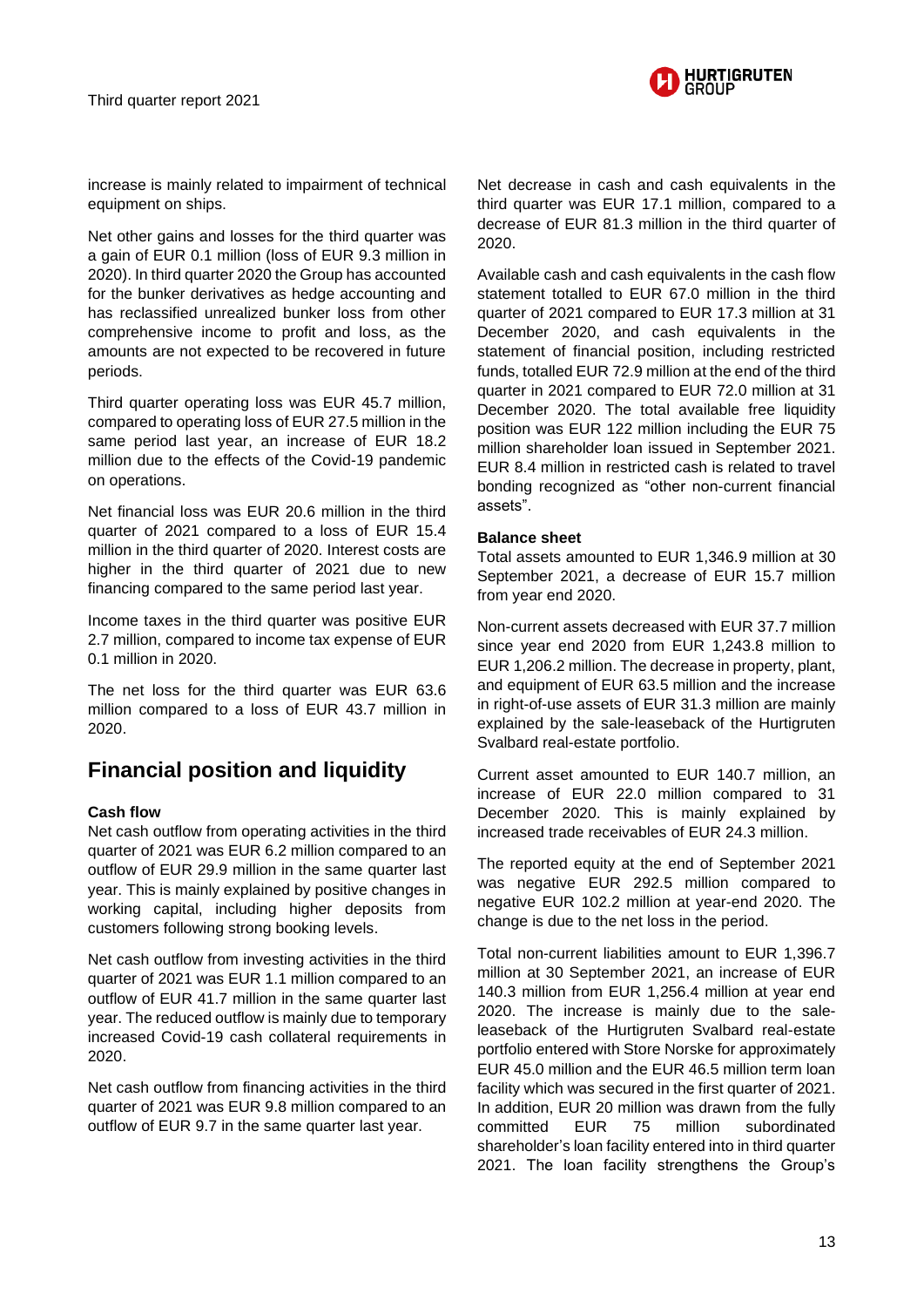

liquidity position when returning to full operations in the coming months. Prepaid travels have increased by EUR 30.4 million compared to year-end 2020 following the strong booking trend for 2022 and 2023.

Current liabilities excluding borrowings were EUR 216.8 million, increased by EUR 28.4 million since year end 2020 mainly due to an increase in prepaid travels of EUR 22.9 million.

#### **Going concern**

Bookings for 2022 are, as of 8 November 2021, 15% higher compared with the same period two years ago for 2020 and is an all-time high compared to prepandemic levels

Bookings for 2023 are also off to an excellent start with bookings approximately 180% higher than same time two years ago.

It is the Board of Directors` opinion that the financial position of the Group is sound when taking into consideration the all-time high booking level, which supports a strong recovery in revenues, evident support from the shareholders shown by the EUR 75 million shareholder loan provided in September 2021, and the gradual improvements in operating

cashflow which in the second quarter of 2021 turned positive for the first time since the pandemic.

The Board is constantly monitoring the liquidity and financial position of Hurtigruten Group and will take appropriate action if additional capital is required.

The Board of Directors acknowledge that the equity book value of the Group is negative. In the opinion of the Board of Directors, the underlying fair value of Hurtigruten Group's vessels and brands are significantly higher than the reported equity. This is supported by external valuations of the Group's vessels and operations performed in the third quarter of 2021 in connection with an internal legal demerger of Hurtigruten Cruise AS. Consequently, there were no impairment indicators identified as of 30 September 2021. The underlying values are further supported by the booking development for 2022 and 2023.

In accordance with the Norwegian Accounting Act, the Board of Directors confirms that the interim financial statements have been prepared in accordance with the going concern assumption, and that it is appropriate to assume this.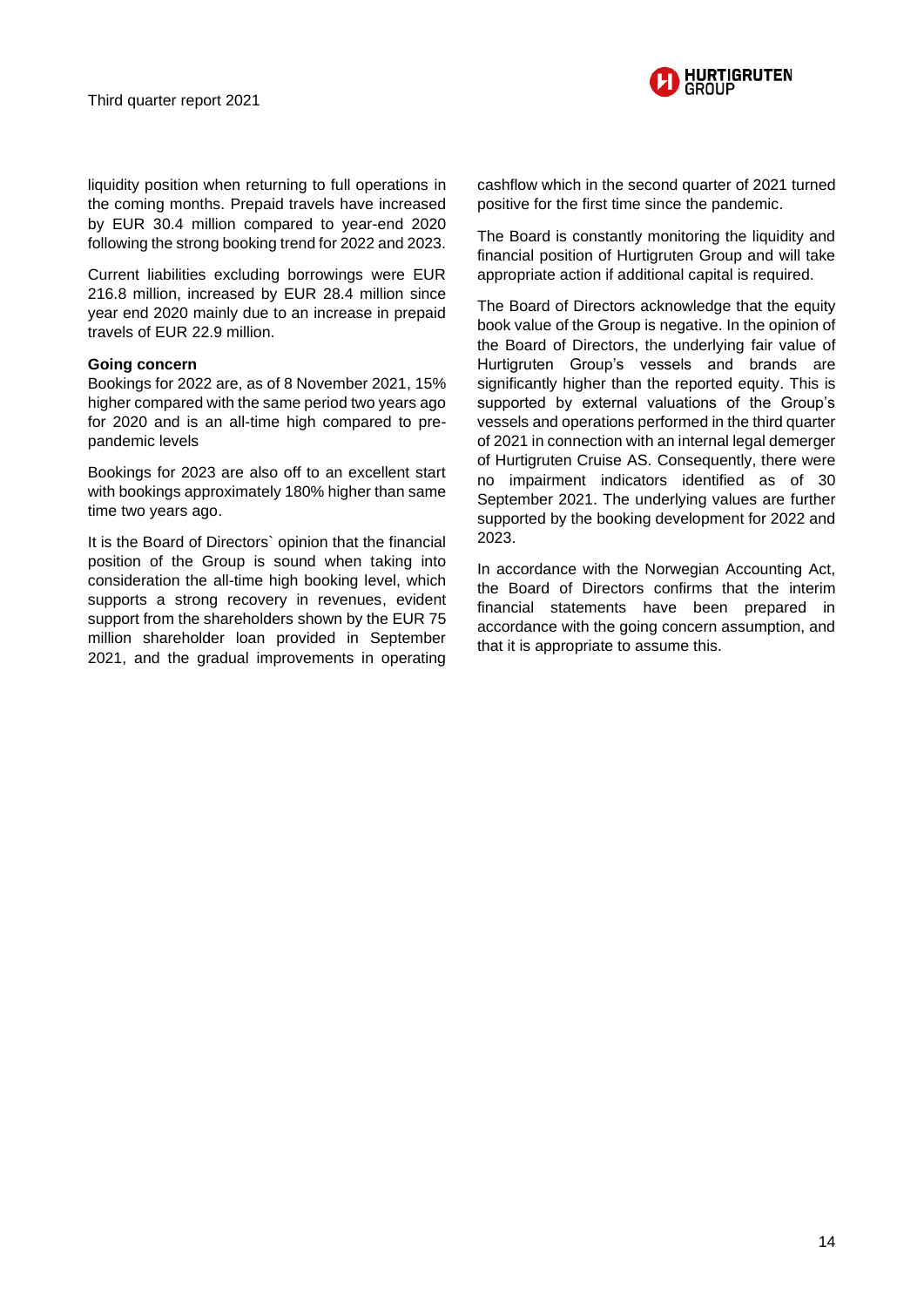



### **Outlook**

With vaccines widely distributed among Hurtigruten Group's customer groups and the introduction of the EU Digital COVID Certificate passport enabling quarantine free travel for vaccinated guests there are a positive outlook for Hurtigruten Group.

At the date of this report all seven ships in Hurtigruten Norway are in operation and we expect that six out of eight ships in Hurtigruten Expeditions will be in operations by the first week of January 2022.

Bookings for 2022 are, as of 8 November 2021, 15% higher compared with the same period two years ago for 2020 and is an all-time high compared to prepandemic levels.

Bookings for 2023 are also off to an excellent start with bookings approx. 180% higher than same time two years ago.

The strong booking development for 2022 is driven by both yield and volume in Hurtigruten Expeditions. The increased capacity transferred from Hurtigruten Norway to Hurtigruten Expeditions is very well received in the German, UK and US markets.

2023 has also had a very strong start to the pre-sale period. This shows that there is a strong underlying demand for travelling from all source markets and towards all destinations.

With the current roll out of effective vaccines and vaccination passports across our source markets and destinations, the Board of Directors expectations are that revenues will increase in the coming quarters and the financial performance will improve.

Hurtigruten Expeditions and Hurtigruten Norway fleets consist of smaller size vessels which makes testing of passengers and crew and other risk reducing measures related to Covid-19 easier.

Hurtigruten Group is closely monitoring the liquidity situation as we move forward and believes that the liquidity resources currently available and the plans that have been put in place are sufficient to ensure the funding of the Hurtigruten Group.

The ultimate shareholders of the company have confirmed that they remain supportive and have indicated that they would be willing to consider providing additional liquidity, if necessary. The ultimate shareholders commitment to Hurtigruten Group was evident with the EUR 75 million subordinated shareholder loan facility provided in September.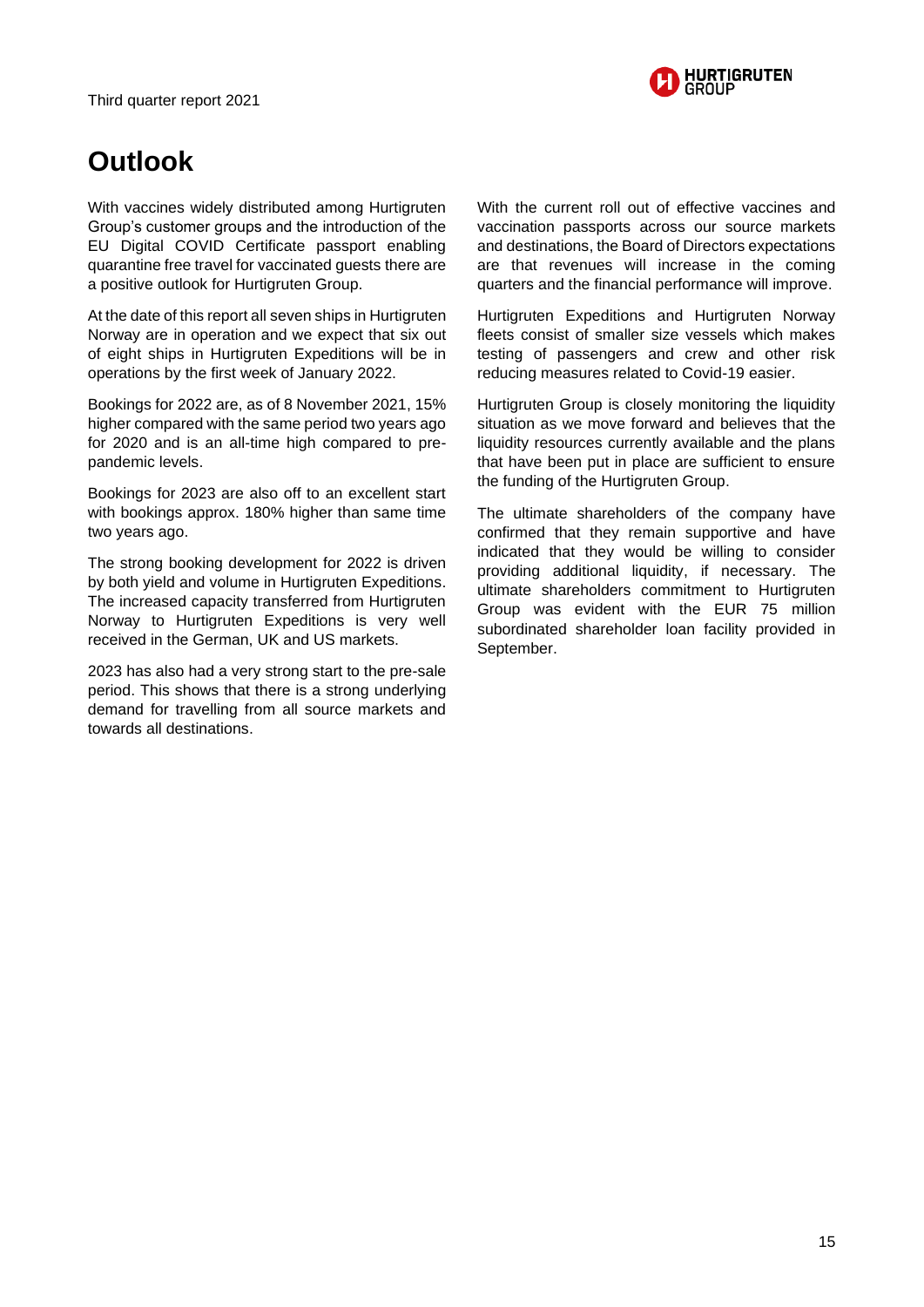

### **Risks and uncertainties**

The risks described below are not the only risks Hurtigruten Group faces.

Additional risks and uncertainties not currently known to Hurtigruten Group or that the Group currently deems to be immaterial may also materially adversely affect the business, financial condition or results of operations. The global Covid-19 pandemic has had, and will continue to have, a material adverse impact on our business and results of operations. The global spread of Covid-19 and the unprecedented responses by governments and other authorities to control and contain the spread has caused significant disruptions, created new risks, and exacerbated existing risks to our business.

Hurtigruten Group have been, and will continue to be, negatively impacted by the Covid-19 pandemic, including impacts that resulted from actions taken in response to the outbreak. Examples of these include, but are not limited to, travel bans, restrictions on the movement and gathering of people, social distancing measures, shelter-inplace/stay-at-home orders, and disruptions to businesses in our supply chain. In addition to the imposed restrictions affecting our business, the extent, duration, and magnitude of the Covid-19 pandemic's effect on the economy and consumer demand for cruising and travel is still rapidly fluctuating and difficult to predict.

An increase in port taxes or fees or other adverse change of the terms of business with the authorities operating the ports in which Hurtigruten Group calls could increase the operating costs and adversely affect the business, financial condition, results of operations and prospects.

As the rest of the cruise and maritime industry, Hurtigruten Group is subject to complex laws and regulations, including environmental, health and safety laws and regulations, which could adversely affect the operations and any change in the current laws and regulations could lead to increased costs or decreased revenue.

The Group may be exposed to litigation and legal claims.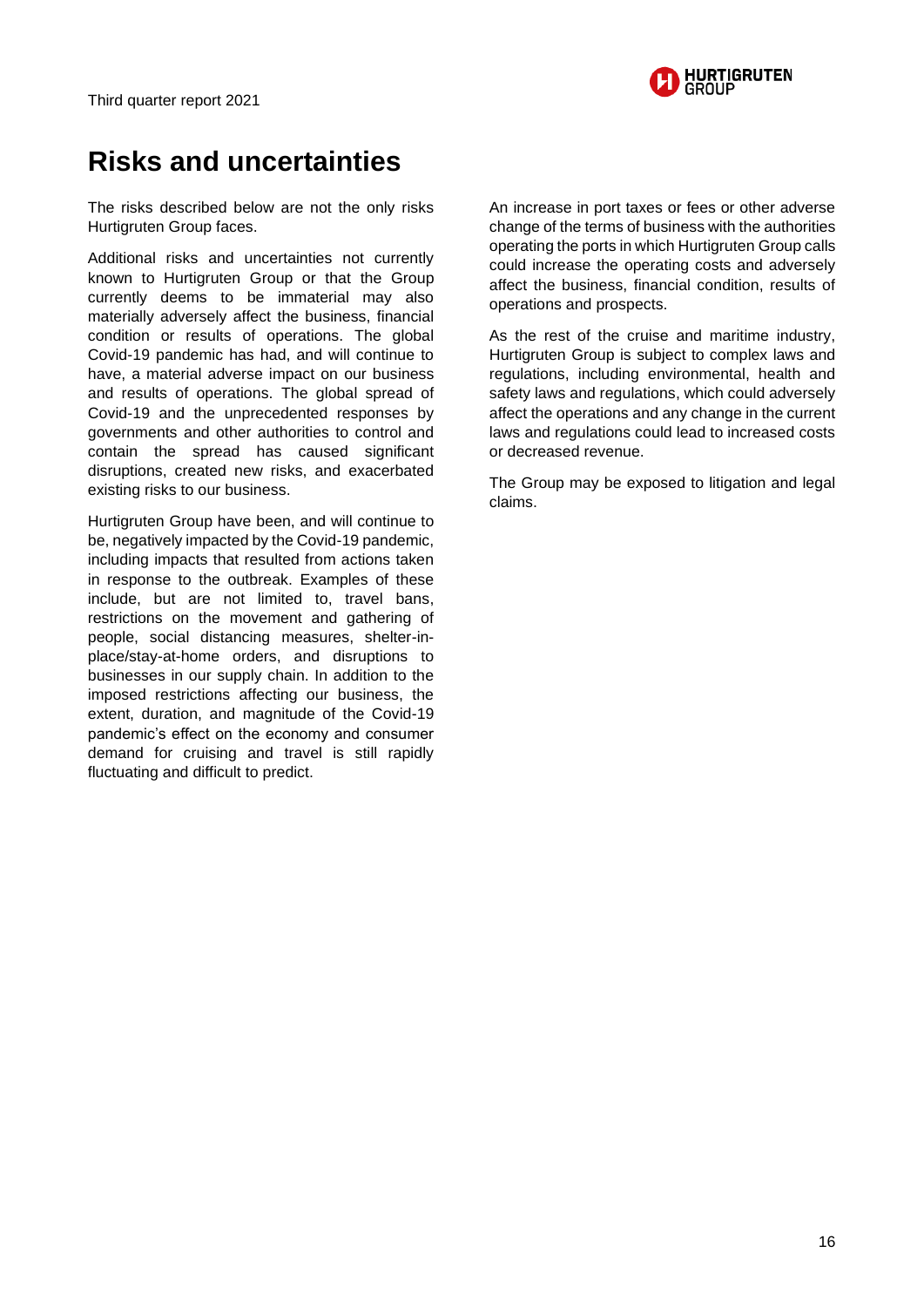

### **Interim financial statements**

### **Condensed consolidated income statement**

|                                           | 3rd quarter |           | 3rd quarter 01.01-30.09 | 01.01-30.09 | Full year  |
|-------------------------------------------|-------------|-----------|-------------------------|-------------|------------|
| (EUR 1 000)                               | 2021        | 2020      | 2021                    | 2020        | 2020       |
|                                           |             |           |                         |             |            |
| Operating revenues                        | 45.590      | 38,905    | 92,081                  | 170,243     | 189,604    |
| Contractual revenues                      | 16,020      | 19,928    | 55,206                  | 60,116      | 79,162     |
| <b>Total revenues</b>                     | 61,610      | 58,833    | 147,287                 | 230,359     | 268,765    |
|                                           |             |           |                         |             |            |
| Direct cost of goods and services         | (9,943)     | (5,857)   | (15, 924)               | (39, 942)   | (42, 440)  |
| Personel expenses                         | (29, 829)   | (25, 873) | (79, 870)               | (70, 329)   | (92, 690)  |
| Depreciation, amortisation and impairment | (19,910)    | (14, 761) | (75, 175)               | (43, 825)   | (76, 951)  |
| Other operating costs                     | (48, 487)   | (30,576)  | (119, 215)              | (108, 764)  | (136, 797) |
| Net other gains/(losses)                  | 875         | (9,249)   | 12,286                  | (15,283)    | (14, 719)  |
| <b>Operating profit/(loss)</b>            | (45, 683)   | (27, 484) | (130, 610)              | (47, 785)   | (94, 831)  |
|                                           |             |           |                         |             |            |
| Financial income                          | 586         | 546       | 1.522                   | 1.999       | 3.341      |
| <b>Financial expenses</b>                 | (22,064)    | (17, 981) | (59, 140)               | (50, 878)   | (66, 493)  |
| Net foreign exchange gains/(losses)       | 911         | 2,067     | 2,265                   | (5,873)     | (5,632)    |
| <b>Net financial items</b>                | (20, 567)   | (15, 369) | (55, 353)               | (54, 752)   | (68, 785)  |
|                                           |             |           |                         |             |            |
| Share of net income from                  |             |           |                         |             |            |
| associated companies                      | (42)        | (6)       | 33                      | 49          | (52)       |
| Profit / (loss) before taxes              | (66, 291)   | (42, 859) | (185,929)               | (102,488)   | (163, 668) |
|                                           |             |           |                         |             |            |
| Income taxes                              | 2,736       | (804)     | (4,949)                 | (7.067)     | 3,123      |
| Net income                                | (63, 556)   | (43,663)  | (190, 878)              | (109, 555)  | (160, 544) |
|                                           |             |           |                         |             |            |
| Net income attributable to:               |             |           |                         |             |            |
| Owners of the parent                      | (63, 563)   | (43, 615) | (190, 897)              | (108, 895)  | (159, 226) |
| Non-controlling interests                 | 7           | (48)      | 19                      | (660)       | (1,318)    |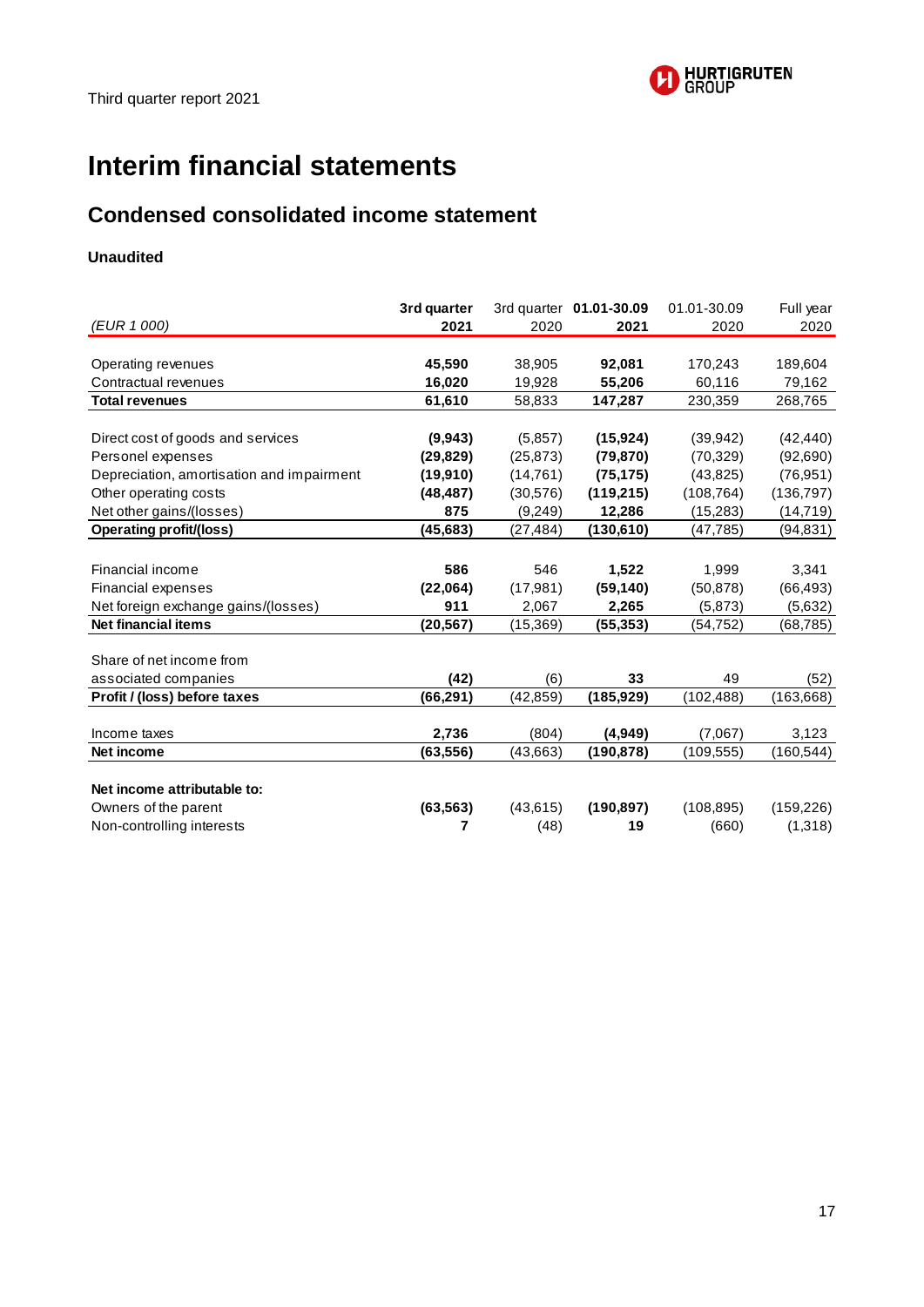

### **Condensed consolidated statement of comprehensive income**

| (EUR 1 000)                                                                  | 3rd quarter<br>2021 | 2020      | 3rd quarter 01.01-30.09 01.01-30.09<br>2021 | 2020       | Full year<br>2020 |
|------------------------------------------------------------------------------|---------------------|-----------|---------------------------------------------|------------|-------------------|
| Net income                                                                   | (63, 556)           | (43,663)  | (190, 878)                                  | (109, 555) | (160, 544)        |
| Other comprehensive income, net of tax:                                      |                     |           |                                             |            |                   |
| Items that will not be reclassified to profit or loss in subsequent periods: |                     |           |                                             |            |                   |
| Actuarial gain/loss on defined benefit obligations                           |                     |           |                                             | (2,275)    | (2,278)           |
| <b>Sum</b>                                                                   |                     | -         |                                             | (2,275)    | (2, 278)          |
| Items that may be reclassified to profit or loss in subsequent periods:      |                     |           |                                             |            |                   |
| Cash flow hedges, net of tax                                                 |                     | 10,212    |                                             | 2,305      | 2,305             |
| Currency translation differences                                             | (582)               | (1,778)   | 564                                         | (6,370)    | (4, 384)          |
| <b>Sum</b>                                                                   | (582)               | 8,434     | 564                                         | (4,065)    | (2,080)           |
| Total other comprehensive income, net of tax                                 | (582)               | 8.434     | 564                                         | (6, 340)   | (4,358)           |
| <b>Total comprehensive income</b>                                            | (64, 138)           | (35, 229) | (190, 314)                                  | (115, 895) | (164, 902)        |
| Total comprehensive income attributable to                                   |                     |           |                                             |            |                   |
| Owners of the parent                                                         | (64, 145)           | (35, 181) | (190, 333)                                  | (115, 235) | (163, 584)        |
| Non-controlling interests                                                    | 7                   | (48)      | 19                                          | (660)      | (1,318)           |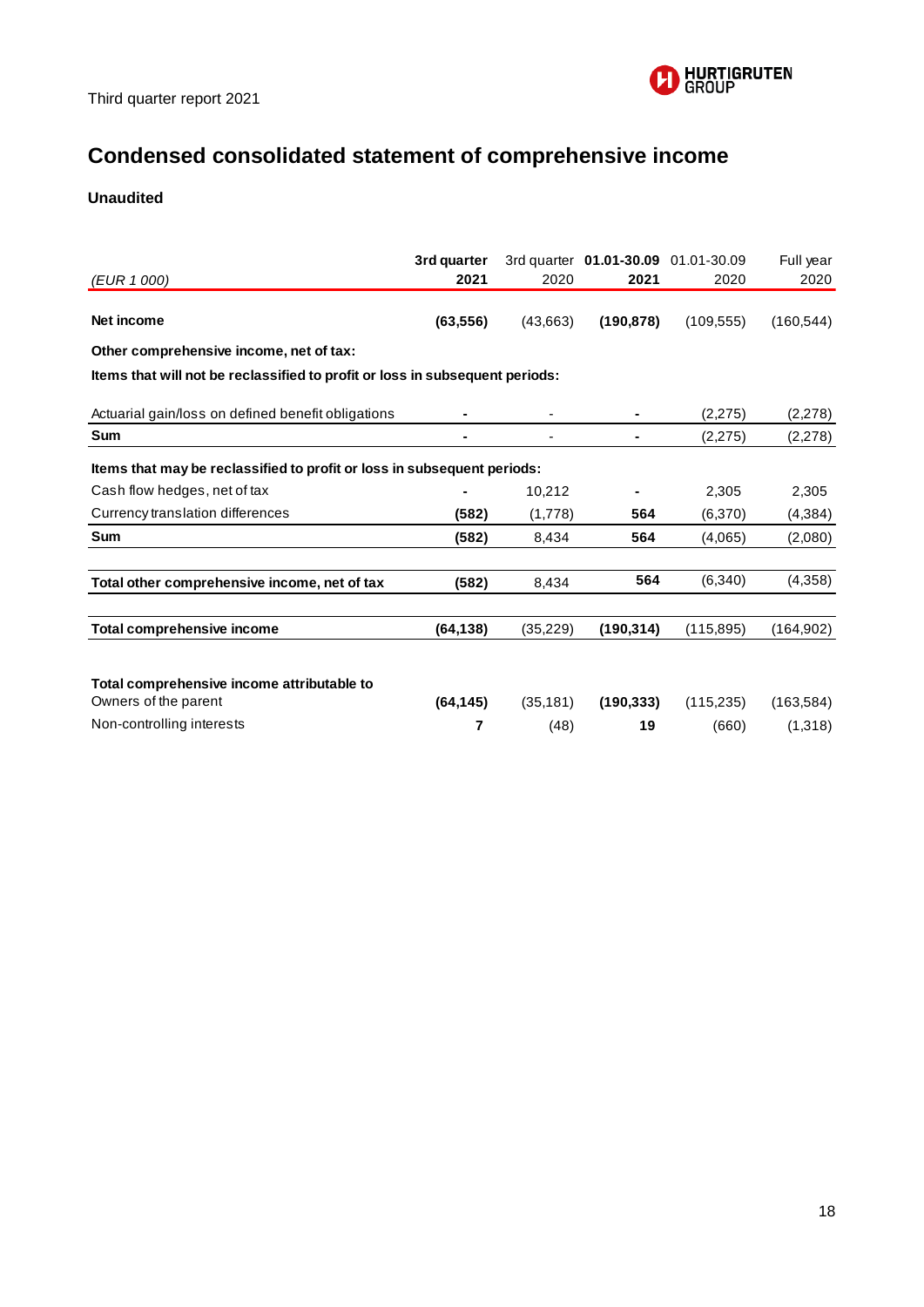

### **Condensed consolidated statement of financial position**

|                                                          |      | 30.09      | 30.09      | 31.12      |
|----------------------------------------------------------|------|------------|------------|------------|
| (EUR 1 000)                                              | Note | 2021       | 2020       | 2020       |
|                                                          |      |            |            |            |
| Property, plant and equipment                            |      | 865,705    | 936,805    | 929,165    |
| Right-of-use assets                                      |      | 46,456     | 11,807     | 15,149     |
| Intangible assets                                        |      | 262,121    | 277,251    | 266,498    |
| Investments in associates                                |      | 565        | 577        | 506        |
| Deferred income tax assets                               |      | 1,847      | 929        | 1,517      |
| Investments in other companies                           |      | 2,509      | 2,555      | 2,505      |
| Other non-current financial assets                       |      | 26,980     | 27,075     | 28,503     |
| <b>Total non-current assets</b>                          |      | 1,206,183  | 1,256,999  | 1,243,843  |
|                                                          |      |            |            |            |
| Inventories                                              |      | 16,547     | 13,321     | 13,778     |
| Trade receivables                                        |      | 30,507     | 6,365      | 6,193      |
| Other current receivables                                |      | 20,658     | 17,864     | 24,659     |
| Current derivative financial instruments                 |      | 99         | (0)        | (0)        |
| Cash and cash equivalents                                |      | 72,928     | 124,254    | 72,037     |
| Assets held for sale                                     |      |            |            | 2,087      |
| <b>Total current assets</b>                              |      | 140,739    | 161,804    | 118,754    |
|                                                          |      |            |            |            |
| <b>Total assets</b>                                      |      | 1,346,922  | 1,418,803  | 1,362,597  |
|                                                          |      |            |            |            |
| Paid-in capital                                          |      | 185,205    | 185,197    | 185,200    |
| Other equity                                             |      | (477, 753) | (237, 637) | (285, 935) |
| Total equity attribute to owners of Hurtigruten Group AS |      | (292, 547) | (52, 440)  | (100, 734) |
| Non-controlling interests                                |      | 81         | (726)      | (1, 438)   |
| <b>Total equity</b>                                      |      | (292, 466) | (53, 166)  | (102, 172) |
|                                                          |      |            |            |            |
| Non-current interest-bearing liabilities                 | 4    | 1,343,191  | 1,238,152  | 1,238,762  |
| Deposits from customers, non-current                     |      | 41,234     | 11,442     | 10,809     |
| Deferred income tax liabilities                          |      | 9,269      | 12,693     | 3,464      |
| Retirement benefit obligations                           |      | 2,993      | 3,192      | 2,926      |
| Non-current derivative financial instruments             |      | 44         | 281        |            |
| Provisions for other liabilities and charges             |      |            | 390        | 406        |
| Other non-current liabilities                            |      |            |            | 57         |
| <b>Total non-current liabilities</b>                     |      | 1,396,730  | 1,266,150  | 1,256,424  |
| Trade payables                                           | 6    | 27,575     | 23,416     | 13,949     |
| Other current liabilities                                | 6    | 82,070     | 81,860     | 84,188     |
| Deposits from customers, current                         |      | 104,285    | 75,004     | 81,362     |
|                                                          |      | 584        | 94         |            |
| Current income tax liabilities                           |      |            |            | 583        |
| Current interest-bearing liabilities                     | 4    | 25,835     | 16,642     | 19,934     |
| Current derivative financial debt instruments            |      | 52         | 8,190      | 4,564      |
| Provion for other liabilities and charges                |      | 2,256      | 613        | 3,766      |
| <b>Total current liabilities</b>                         |      | 242,658    | 205,819    | 208,346    |
|                                                          |      |            |            |            |
| <b>Total equity and liabilities</b>                      |      | 1,346,922  | 1,418,803  | 1,362,597  |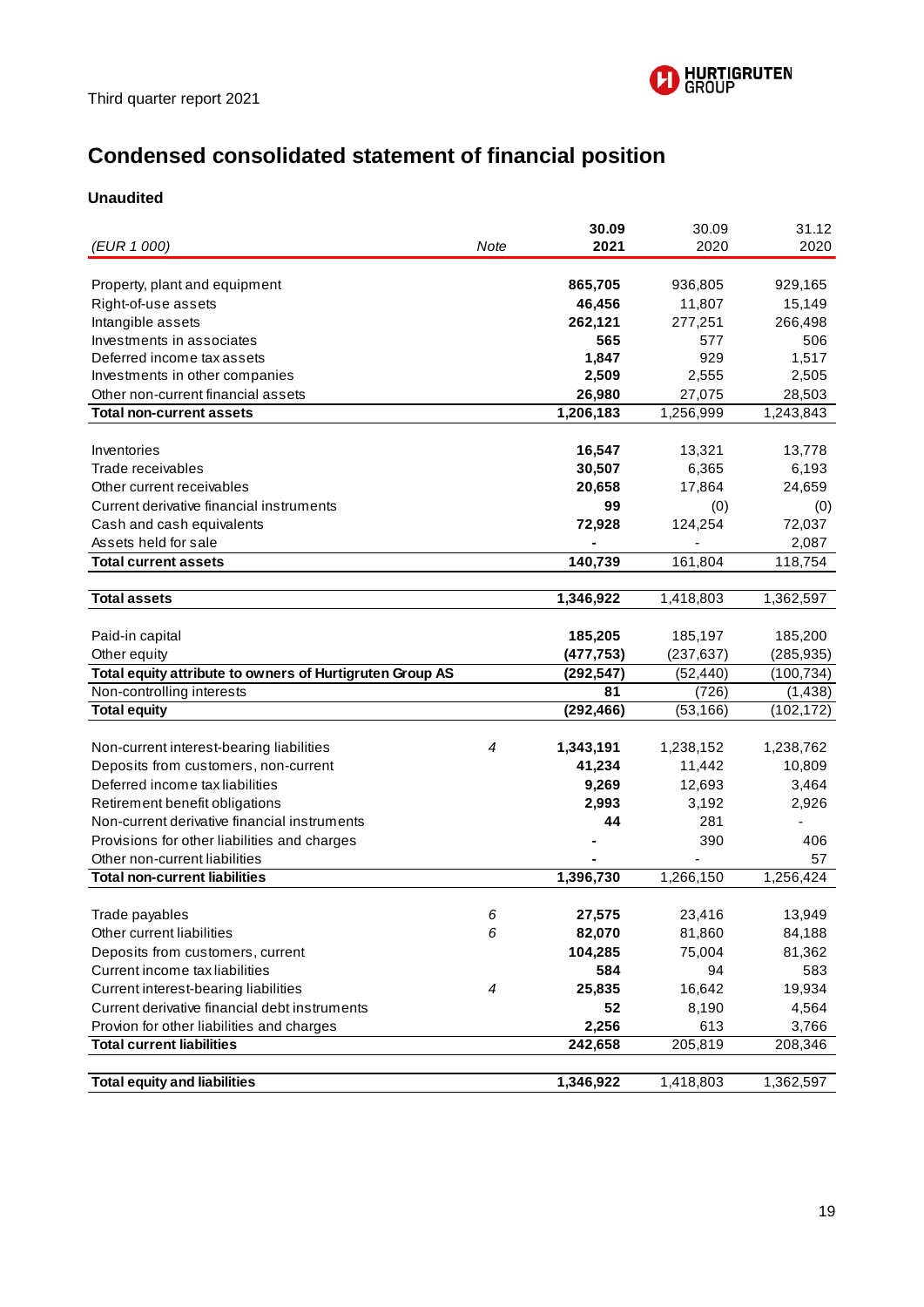

### **Condensed consolidated statement of changes in equity**

|                    |              |            |                                             | 01.01-30.09.2021    |
|--------------------|--------------|------------|---------------------------------------------|---------------------|
|                    | Group AS     |            |                                             |                     |
| Paid-in<br>capital | Other equity | Total      | Non-<br>controlling<br>interests            | <b>Total Equity</b> |
|                    |              |            |                                             |                     |
| 185,200            | (285,935)    | (100, 734) | (1, 438)                                    | (102, 172)          |
|                    | (190, 897)   | (190, 897) | 19                                          | (190, 878)          |
|                    | 564          | 564        |                                             | 564                 |
| -                  | (190,333)    | (190, 333) | 19                                          | (190, 314)          |
| 5                  |              | 5          |                                             | 5                   |
|                    | (47)         | (47)       |                                             | (47)                |
|                    | (1,438)      | (1,438)    | 1,500                                       | 63                  |
| 185,205            | (477,752)    | (292,547)  | 81                                          | (292,466)           |
|                    |              |            | Attributable to shareholders of Hurtigruten |                     |

|                                              |                                                         |              |            |                                         | 01.01-30.09.2020    |
|----------------------------------------------|---------------------------------------------------------|--------------|------------|-----------------------------------------|---------------------|
|                                              | Attributable to shareholders of Hurtigruten<br>Group AS |              |            |                                         |                     |
| (EUR 1 000)                                  | Paid-in<br>capital                                      | Other equity | Total      | Non-<br>controlling<br><b>interests</b> | <b>Total Equity</b> |
|                                              |                                                         |              |            |                                         |                     |
| Equity at beginning of the period            | 185,288                                                 | (122,454)    | 62,834     | (100)                                   | 62,734              |
| Reclassification previous years group        |                                                         |              |            |                                         |                     |
| contribution *                               | (91)                                                    | 91           |            |                                         |                     |
| Equity at beginning of the period - restated | 185,197                                                 | (122,363)    | 62,834     | (100)                                   | 62,734              |
| Net income                                   |                                                         | (108, 895)   | (108, 895) | (660)                                   | (109, 555)          |
| Other comprehensive income                   |                                                         | (6,378)      | (6,378)    | 38                                      | (6,340)             |
| <b>Total comprehensive income</b>            | $\blacksquare$                                          | (115,273)    | (115, 273) | (622)                                   | (115, 895)          |
| Transactions with non-controlling interests  |                                                         |              |            | (5)                                     | (5)                 |
| Equity at the end of the period              | 185,197                                                 | (237,637)    | (52, 439)  | (726)                                   | (53,166)            |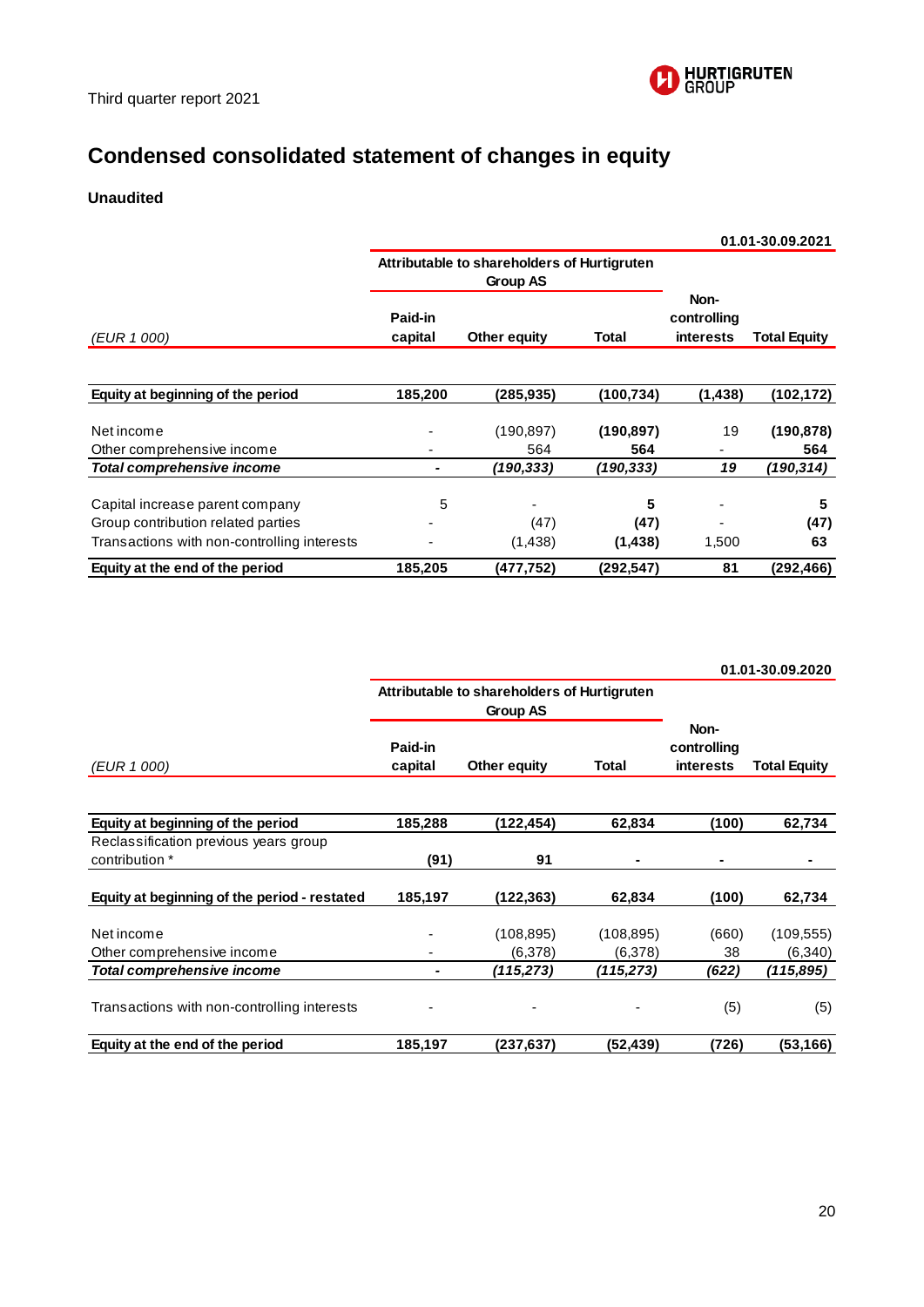

### **Condensed consolidated statement of cash flows**

#### **Unaudited**

|                                                                  |           |                          | 3rd quarter 3rd quarter 01.01-30.09 01.01-30.09 |            | Full year  |
|------------------------------------------------------------------|-----------|--------------------------|-------------------------------------------------|------------|------------|
| (EUR 1 000)                                                      | 2021      | 2020                     | 2021                                            | 2020       | 2020       |
| Cash flows from operating activities                             |           |                          |                                                 |            |            |
| Profit/(loss) before taxes                                       | (66, 292) | (42, 858)                | (185, 929)                                      | (102, 488) | (163, 668) |
| Adjustments for:                                                 |           |                          |                                                 |            |            |
| Depreciation, amortisation and impairment losses                 | 19,910    | 14,761                   | 75,175                                          | 43,825     | 76,951     |
| Gain/loss sale of fixed assets                                   | 51        | $\overline{\phantom{a}}$ | (13,629)                                        |            |            |
| Foreign exchange gains/losses                                    | (111)     | (2,763)                  | 3,691                                           | 3,430      | 2,899      |
| Unrealised gains/losses derivatives                              | (311)     | 10,894                   | (3,059)                                         | 17,892     | 15,850     |
| Net interest expenses                                            | 20,106    | 16,669                   | 56,251                                          | 48,131     | 63,972     |
| Share of net income from associated companies                    | 42        | 6                        | (33)                                            | (49)       | 52         |
| Fair value adjustments on financial investments                  | 8         | (157)                    | 8                                               | 643        | 999        |
| Difference between expensed pensions and payments                | (0)       | 75                       | (34)                                            | (3,001)    | (1,901)    |
| Change in working capital:                                       |           |                          |                                                 |            |            |
| Inventories                                                      | (1,610)   | 736                      | (2,769)                                         | 4,461      | 4,004      |
| Trade and other receivables                                      | (1,836)   | 21,417                   | (14, 648)                                       | 23,127     | 16,859     |
| Trade and other payables                                         | 13,344    | (15,994)                 | 12,476                                          | (37, 395)  | (53, 258)  |
| Change in prepaid travels                                        | 9,722     | (29, 762)                | 53,348                                          | (14, 014)  | (8,217)    |
| Settlement of financial instruments                              | (311)     | (2,640)                  | (2,034)                                         | (8,689)    | (10, 850)  |
| Income tax paid                                                  | 1,070     | (233)                    | 159                                             | (2,215)    | (2,079)    |
| Net cash flows from (used in) operating activities               | (6, 219)  | (29, 852)                | (21, 027)                                       | (26, 342)  | (58, 387)  |
| Cash flows from investing activities                             |           |                          |                                                 |            |            |
| Purchase and prepayment of property, plant, equipment            | (1, 448)  | (5, 572)                 | (21, 834)                                       | (84, 970)  | (95, 334)  |
| Purchase of intangible assets                                    | (1, 217)  | (533)                    | (2,862)                                         | (7,926)    | (10, 014)  |
| Proceeds from sale of fixed assets                               | 1,438     | 267                      | 57,560                                          | 426        | 316        |
| Other adjustments <sup>1)</sup>                                  | 78        | (35, 849)                | 48,809                                          | (35, 761)  | (43, 428)  |
| Net cash flows from (used in) investing activities               | (1, 149)  | (41, 687)                | 81,673                                          | (128,231)  | (148, 460) |
| Cash flows from financing activities                             |           |                          |                                                 |            |            |
| Proceeds from borrowings                                         |           | 14,079                   | 46,500                                          | 524,079    | 524,079    |
| Repayment of borrowings                                          | (4,635)   | (3,055)                  | (21, 019)                                       | (262, 798) | (265, 851) |
| Payment of lease liabilities                                     | (1, 942)  | (1, 175)                 | (4, 466)                                        | (3, 495)   | (4,767)    |
| Paid interest and transaction costs                              | (23, 184) | (19, 566)                | (54, 160)                                       | (52, 897)  | (58,007)   |
| Borrowings from other group companies                            | 20,000    | $\blacksquare$           | 20,000                                          |            |            |
| Net cash flows from (used in) financing activities               | (9,761)   | (9,718)                  | (13, 146)                                       | 204,889    | 195,454    |
| Net (decrease)/increase in cash, cash equivalents and bank       |           |                          |                                                 |            |            |
| overdrafts                                                       | (17, 129) | (81, 257)                | 47,501                                          | 50,316     | (11, 393)  |
| Cash and cash equivalents at the beginning of period             | 85,772    | 162,467                  | 17,255                                          | 35,674     | 35,674     |
| Foreign exchange gains/(losses) on cash, cash equivalents and    |           |                          |                                                 |            |            |
| bank overdrafts                                                  | (1,688)   | (4,071)                  | 2,200                                           | (8, 851)   | (7,026)    |
| Cash and cash equivalents at end of period                       | 66,955    | 77,139                   | 66,956                                          | 77,139     | 17,255     |
| Restricted cash                                                  | 5,973     | 47,115                   | 5,973                                           | 47,115     | 54,782     |
| Cash and cash equivalents in the statement of financial position | 72,928    | 124,254                  | 72,929                                          | 124,254    | 72,037     |

<sup>1)</sup> Other adjustments in cash flow from Investing activities relates to changes in restricted funds.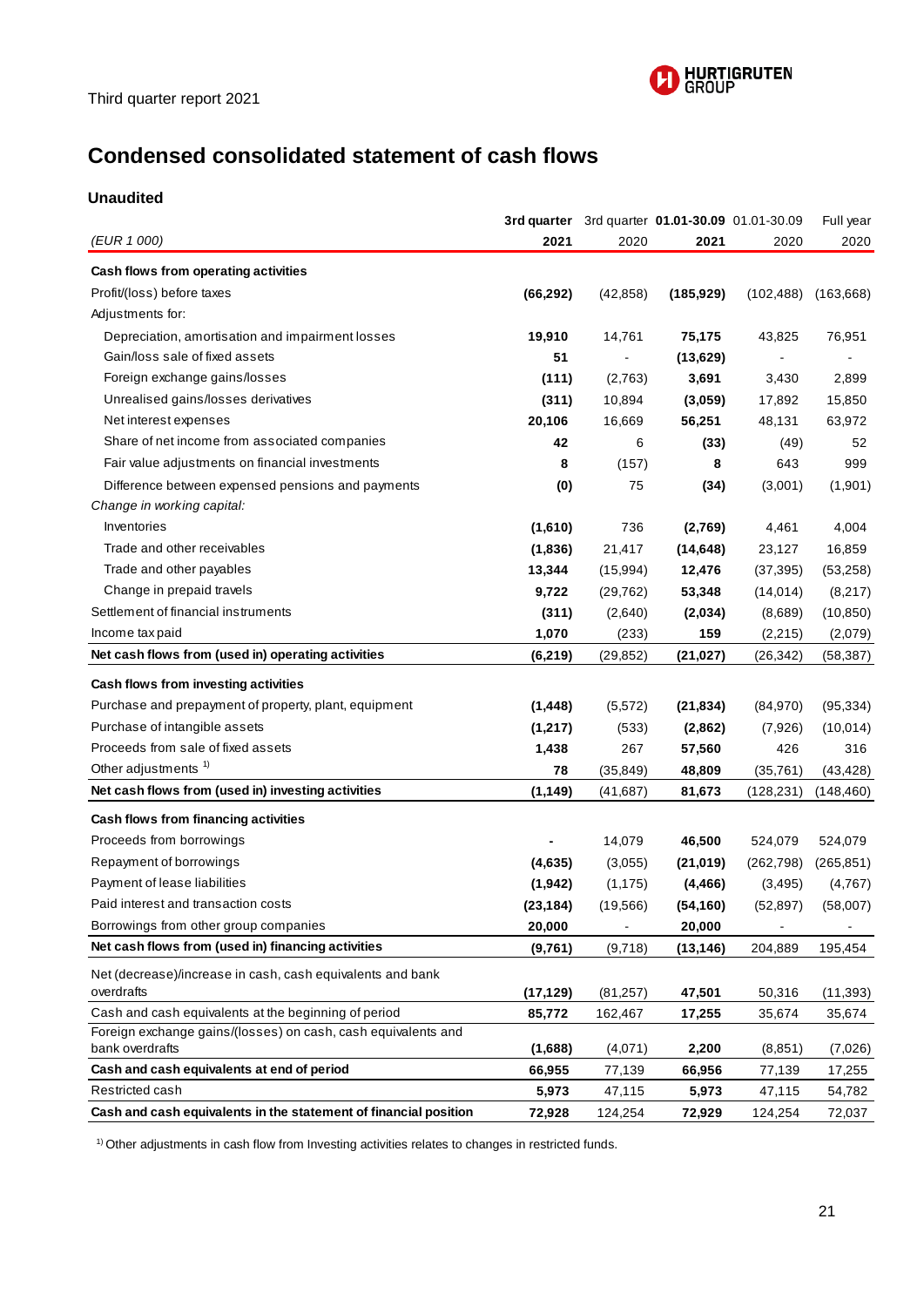

### **Notes to the interim consolidated financial statements**

#### **Note 1 – General accounting principles**

Hurtigruten Group consists of the parent company Hurtigruten Group AS, its subsidiaries and interests in associated companies. The interim condensed consolidated financial statements have been prepared in accordance with IAS 34 *Interim Financial Reporting*. These statements do not include all information and disclosures required in the annual financial statements and should be read in conjunction with the Group's Annual Report for 2020.

The accounting policies applied in the preparation of the interim consolidated financial statements are consistent with those described in the accounting policy note in the Annual Report for 2020.

The interim financial information has not been subject to audit or review.

The preparation of the interim consolidated financial statements requires Management to make judgements, estimates and assumptions that affect the reported amounts of assets, liabilities, revenues and expenses. The actual outcome may deviate from the estimates.

#### **Note 2 Contingencies**

#### **Travel bonds**

In accordance with legislation for pre-arranged packaged holidays, subsidiaries of Hurtigruten Group are members of different travel guarantee schemes in United Kingdom, United States, Germany, France and Norway and are required to post guarantees for pre-paid travels. As of the end of the third quarter of 2021, the total guarantee amount for pre-paid travels was approximately EUR 107.1 million.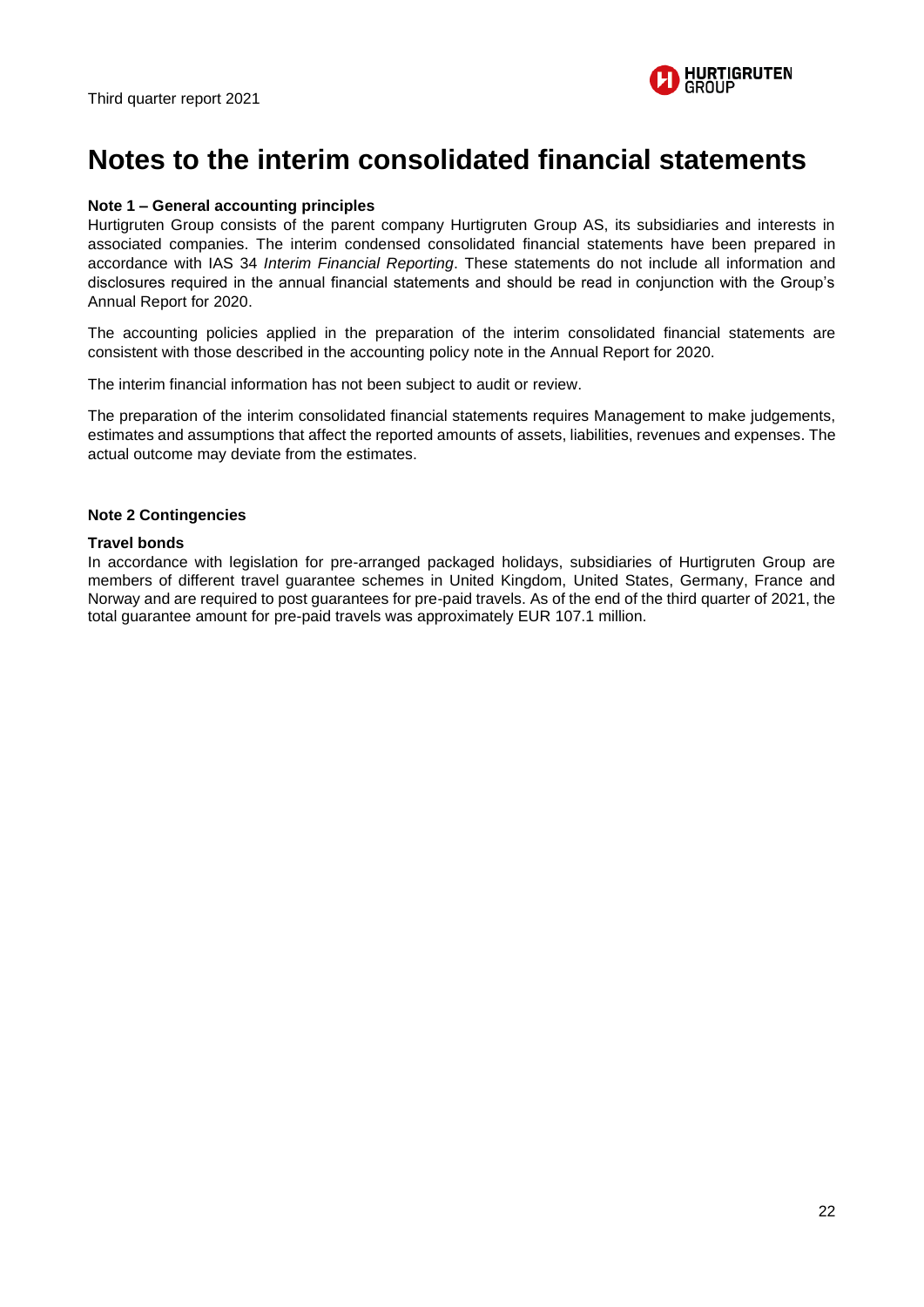

#### **Note 3 Segments**

|                                                      | <b>Hurtigruten Norway</b> |             | <b>Hurtigruten Expeditions</b> |             | <b>Hurtigruten Destinations</b> |             |
|------------------------------------------------------|---------------------------|-------------|--------------------------------|-------------|---------------------------------|-------------|
|                                                      | 3rd quarter               | 3rd quarter | 3rd quarter                    | 3rd quarter | 3rd quarter                     | 3rd quarter |
| (EUR 1 000)                                          | 2021                      | 2020        | 2021                           | 2020        | 2021                            | 2020        |
|                                                      |                           |             |                                |             |                                 |             |
| Operating revenues                                   | 35,033                    | 24,636      | 4,992                          | 3,592       | 5,793                           | 5,247       |
| Contractual revenues                                 | 16,020                    | 19,928      |                                |             |                                 | ٠           |
| <b>Total operating revenues</b>                      | 51,053                    | 44.563      | 4,992                          | 3,592       | 5,793                           | 5,247       |
| Direct cost of goods and services                    | (7, 557)                  | (4, 117)    | (902)                          | (474)       | (1, 472)                        | (1,278)     |
| Personell expenses<br>Depreciation, amortisation and | (9, 473)                  | (11, 409)   | (6, 440)                       | (4,800)     | (1,682)                         | (1,226)     |
| impairment                                           | (8, 141)                  | (7,084)     | (7, 459)                       | (4, 547)    | (1, 397)                        | (890)       |
| Other operating costs                                | (17, 857)                 | (13, 158)   | (9,364)                        | (7,508)     | (719)                           | (663)       |
| Net other gains/(losses)                             | 72                        | (3,259)     | (158)                          | (7,616)     | (0)                             | (5)         |
| <b>Operating profit/(loss)</b>                       | 8,097                     | 5,536       | (19, 330)                      | (21,352)    | 523                             | 1,184       |
| <b>EBITDA</b>                                        | 16,237                    | 12,620      | (11, 872)                      | (16, 805)   | 1,920                           | 2,073       |
|                                                      |                           |             |                                |             |                                 |             |
| <b>EBITDA excl Other gains/(losses)</b>              | 16,165                    | 15,879      | (11, 714)                      | (9,190)     | 1,920                           | 2,079       |
|                                                      |                           |             |                                |             |                                 |             |
| <b>Normalized adjusted EBITDA</b>                    | 16,165                    | 15,879      | (11, 714)                      | (9, 190)    | 1,920                           | 2,079       |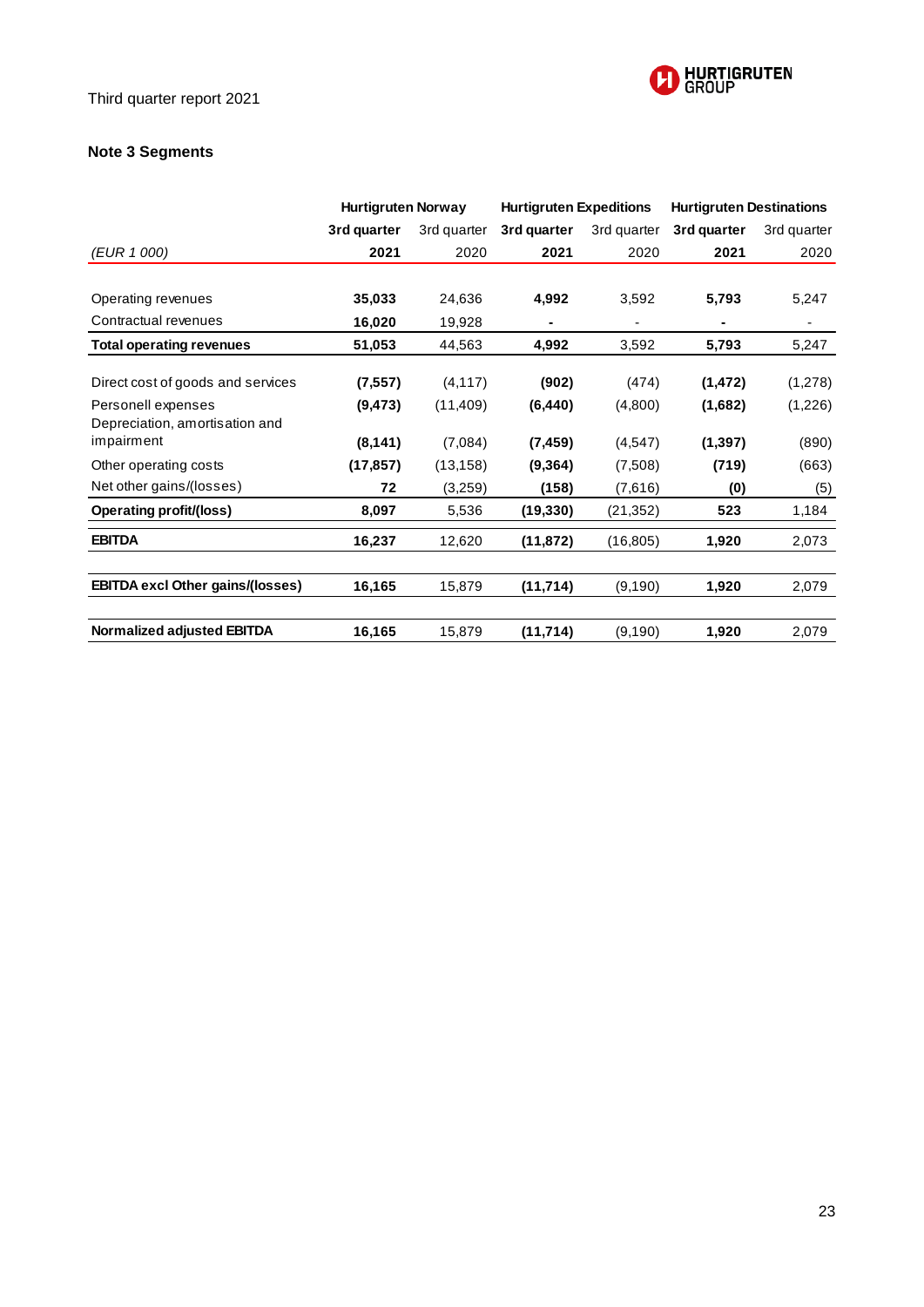

|                                         | Group functions, Other |             |                          |             |
|-----------------------------------------|------------------------|-------------|--------------------------|-------------|
|                                         | and Eliminations       |             | <b>Hurtigruten Group</b> |             |
|                                         | 3rd quarter            | 3rd quarter | 3rd quarter              | 3rd quarter |
| (EUR 1 000)                             | 2021                   | 2020        | 2021                     | 2020        |
|                                         |                        |             |                          |             |
| Operating revenues                      | (227)                  | 5,430       | 45,590                   | 38,905      |
| Contractual revenues                    |                        |             | 16,020                   | 19,928      |
| <b>Total operating revenues</b>         | (227)                  | 5,430       | 61,610                   | 58,833      |
|                                         |                        |             |                          |             |
| Direct cost of goods and services       | (12)                   | 13          | (9, 943)                 | (5,857)     |
| Personell expenses                      | (12, 234)              | (8, 438)    | (29, 829)                | (25, 873)   |
| Depreciation, amortisation and          |                        |             |                          |             |
| impairment                              | (2,914)                | (2,240)     | (19,910)                 | (14, 761)   |
| Other operating costs                   | (20, 547)              | (9,247)     | (48, 487)                | (30, 576)   |
| Net other gains/(losses)                | 961                    | 1,631       | 875                      | (9, 249)    |
| <b>Operating profit/(loss)</b>          | (34,972)               | (12, 852)   | (45, 683)                | (27, 484)   |
| <b>EBITDA</b>                           | (32,058)               | (10,612)    | (25, 773)                | (12, 723)   |
|                                         |                        |             |                          |             |
| <b>EBITDA excl Other gains/(losses)</b> | (33,020)               | (12, 243)   | (26, 648)                | (3, 474)    |
| Normalized adjusted EBITDA              | (33,020)               | (12, 243)   | (26,648)                 | (3, 474)    |
|                                         |                        |             |                          |             |

*\*) Normalized adjusted EBITDA is calculated as Reported EBITDA excluding other gains and losses adjusted for cost and revenue items which is deemed extraordinary, exceptional, unusual or non-recurring. SG&A is not allocated to the business segments Hurtigruten Norway, Hurtigruten Expeditions and Hurtigruten Destinations, and these costs are reported within the "Group Functions, Other and Eliminations" segment. EBITDA for the third quarter of 2021 is not adjusted for Covid-19 effects and there are no normalizations adjustments in the quarter.*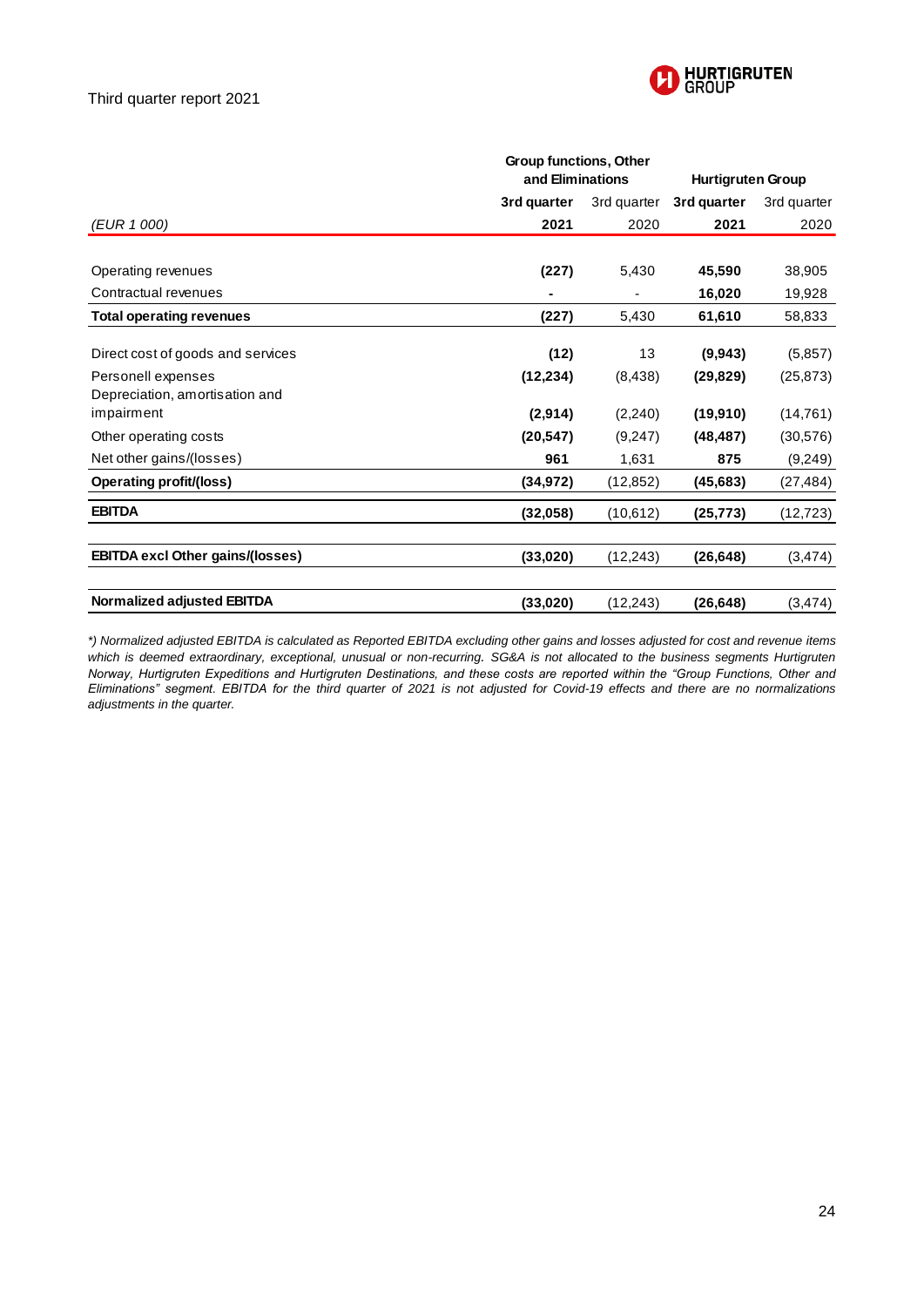

|                                        | <b>Hurtigruten Norway</b> |             | <b>Hurtigruten Expeditions</b> |             | <b>Hurtigruten Destinations</b> |             |
|----------------------------------------|---------------------------|-------------|--------------------------------|-------------|---------------------------------|-------------|
|                                        | 01.01-30.09               | 01.01-30.09 | 01.01-30.09                    | 01.01-30.09 | 01.01-30.09                     | 01.01-30.09 |
| (EUR 1 000)                            | 2021                      | 2020        | 2021                           | 2020        | 2021                            | 2020        |
|                                        |                           |             |                                |             |                                 |             |
| Operating revenues                     | 45,071                    | 89,906      | 5,632                          | 54,035      | 12,737                          | 12,333      |
| Contractual revenues                   | 55,206                    | 60,116      | ۰                              |             | ۰                               | ۰           |
| <b>Total operating revenues</b>        | 100,277                   | 150,022     | 5,632                          | 54,035      | 12,737                          | 12,333      |
|                                        |                           |             |                                |             |                                 |             |
| Direct cost of goods and services      | (9,244)                   | (20, 539)   | (3, 125)                       | (15,506)    | (3,531)                         | (3,957)     |
| Personell expenses                     | (26, 850)                 | (28, 890)   | (14, 757)                      | (13, 943)   | (4,608)                         | (3,850)     |
| Depreciation and impairment            |                           |             |                                |             |                                 |             |
| losses                                 | (37, 994)                 | (20, 611)   | (21, 886)                      | (13, 814)   | (3,350)                         | (2,400)     |
| Other operating costs                  | (42, 936)                 | (46, 637)   | (22, 758)                      | (27, 983)   | (2, 199)                        | (2,547)     |
| Net other gains/(losses)               | 615                       | (9,675)     | 1,248                          | (661)       | 13,819                          | 70          |
| <b>Operating profit/(loss)</b>         | (16, 132)                 | 23,671      | (55, 648)                      | (17, 873)   | 12,868                          | (351)       |
| <b>EBITDA</b>                          | 21,862                    | 44,282      | (33, 761)                      | (4,058)     | 16,218                          | 2,049       |
|                                        |                           |             |                                |             |                                 |             |
| <b>EBITDA excl Other gain/(losses)</b> | 21,247                    | 53,957      | (35,009)                       | (3,398)     | 2,399                           | 1,979       |
|                                        |                           |             |                                |             |                                 |             |
| Normalized adjusted EBITDA             | 21,247                    | 54,369      | (35,009)                       | (1,524)     | 2,399                           | 1,979       |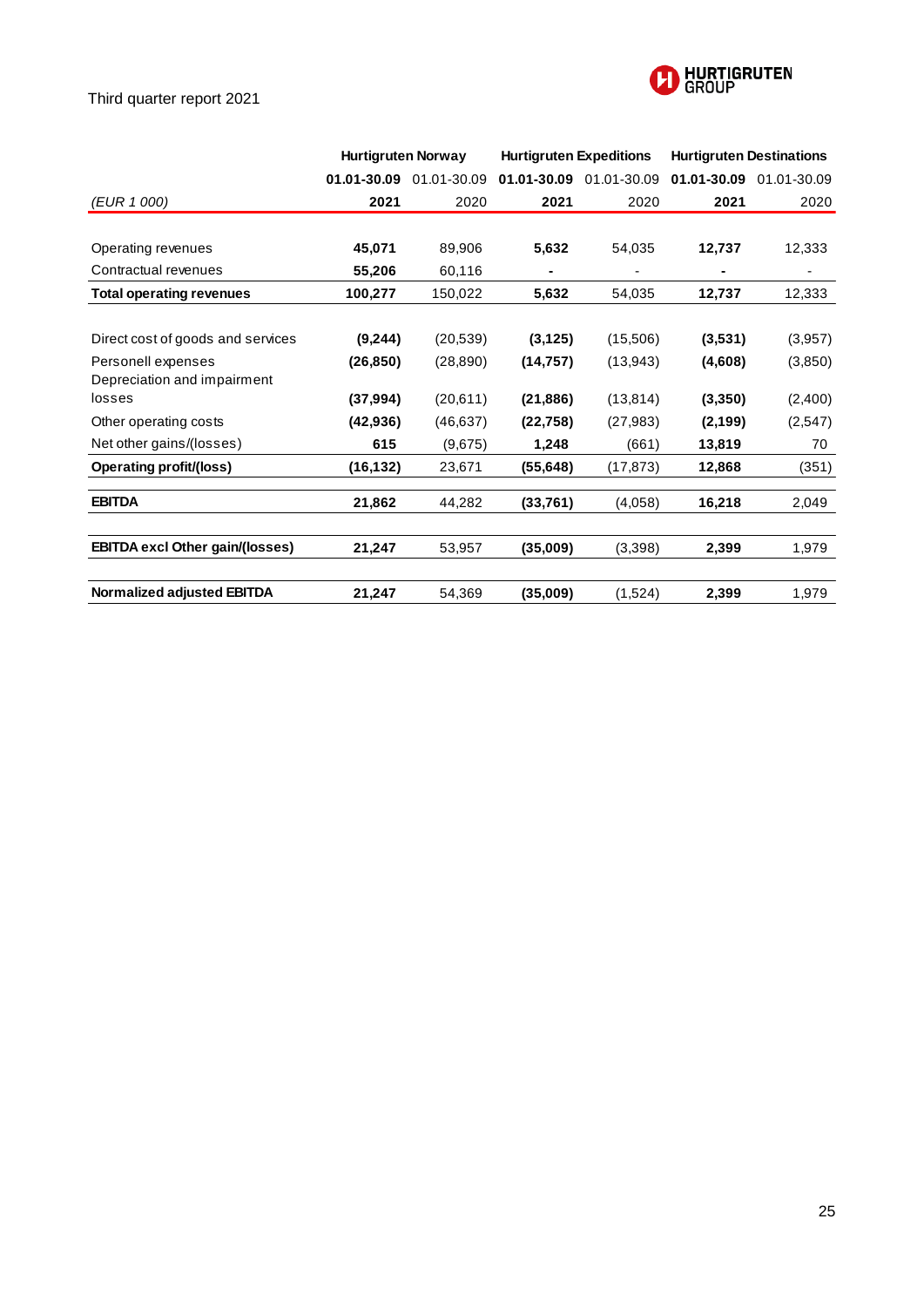

|                                        | Group functions, Other |                          |             |             |
|----------------------------------------|------------------------|--------------------------|-------------|-------------|
|                                        | and Eliminations       | <b>Hurtigruten Group</b> |             |             |
|                                        |                        | 01.01-30.09 01.01-30.09  | 01.01-30.09 | 01.01-30.09 |
| (EUR 1 000)                            | 2021                   | 2020                     | 2021        | 2020        |
|                                        |                        |                          |             |             |
| Operating revenues                     | 28,641                 | 13,969                   | 92,081      | 170,243     |
| Contractual revenues                   |                        |                          | 55,206      | 60,116      |
| <b>Total operating revenues</b>        | 28,641                 | 13,969                   | 147,287     | 230,359     |
|                                        |                        |                          |             |             |
| Direct cost of goods and services      | (23)                   | 59                       | (15, 923)   | (39, 942)   |
| Personell expenses                     | (33, 655)              | (23, 646)                | (79, 870)   | (70, 329)   |
| Depreciation and impairment            |                        |                          |             |             |
| losses                                 | (11, 944)              | (7,000)                  | (75, 175)   | (43, 825)   |
| Other operating costs                  | (51, 321)              | (31, 597)                | (119, 215)  | (108, 764)  |
| Net other gains/(losses)               | (3,396)                | (5,017)                  | 12,286      | (15, 283)   |
| <b>Operating profit/(loss)</b>         | (71, 698)              | (53, 231)                | (130, 610)  | (47, 785)   |
| <b>EBITDA</b>                          | (59, 754)              | (46, 231)                | (55, 435)   | (3,960)     |
|                                        |                        |                          |             |             |
| <b>EBITDA excl Other gain/(losses)</b> | (56, 358)              | (41,215)                 | (67, 720)   | 11,324      |
|                                        |                        |                          |             |             |
| Normalized adjusted EBITDA             | (56, 358)              | (43, 044)                | (67, 720)   | 11,780      |

*\*) Normalized adjusted EBITDA is calculated as Reported EBITDA excluding other gains and losses adjusted for cost and revenue items which is deemed extraordinary, exceptional, unusual or non-recurring. SG&A is not allocated to the business segments Hurtigruten Norway, Hurtigruten Expeditions and Hurtigruten Destinations, and these costs are reported within the "Group Functions, Other and Eliminations" segment. EBITDA for the third quarter of 2021 is not adjusted for Covid-19 effects and there are no normalizations adjustments in the quarter.*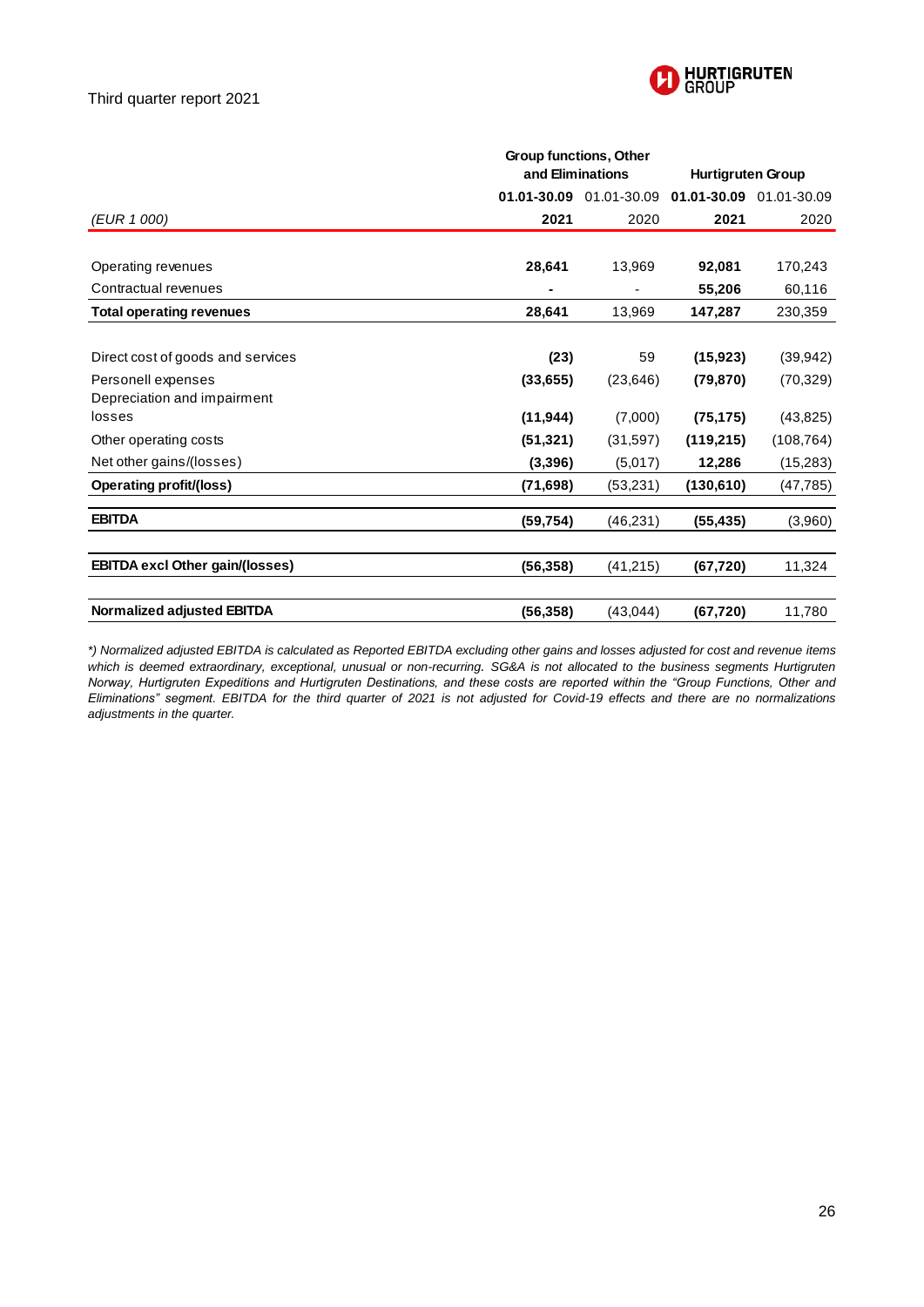

#### **Note 4 Interest-bearing liabilities**

|                                                          | 30.09     | 30.09     | 31.12     |
|----------------------------------------------------------|-----------|-----------|-----------|
| (EUR 1 000)                                              | 2021      | 2020      | 2020      |
| Secured                                                  |           |           |           |
| Bond                                                     | 296,428   | 295,408   | 295,625   |
| Term loans and financial lease                           | 866,499   | 835,757   | 836,485   |
| Revolving credit facilities                              | 84,228    | 83,829    | 83,964    |
| Total secured non-current interest-bearing liabilities   | 1,247,155 | 1,214,994 | 1,216,073 |
| Unsecured                                                |           |           |           |
| Lease liabilities <sup>1)</sup>                          | 69,477    | 9,395     | 11,560    |
| Other borrowings                                         | 26,558    | 13,764    | 11,129    |
| Total unsecured non-current interest-bearing liabilities | 96,036    | 23,159    | 22,689    |
| <b>Total non-current interest-bearing liabilities</b>    | 1,343,191 | 1,238,152 | 1,238,762 |
| Secured                                                  |           |           |           |
| Term loans and financial lease                           | 12,135    | 13,537    | 12,505    |
| Total secured current interest-bearing liabilities       | 12,135    | 13,537    | 12,505    |
| <b>Unsecured</b>                                         |           |           |           |
| Lease liabilities <sup>1)</sup>                          | 7,218     | 3,105     | 4,261     |
| Other borrowings                                         | 6,482     | (0)       | 3,169     |
| Total unsecured current interest-bearing liabilities     | 13,700    | 3,105     | 7,430     |
| <b>Total current interest-bearing liabilities</b>        | 25,835    | 16,642    | 19,934    |

 $1$ <sup>1</sup> The accounting for lease-contracts in reference to IFRS 16 are reflected in the lease liabilities, while items that are classified as borrowings according to IFRS 9 are reflected within term loans and financial lease.

The above amounts state borrowings at amortized cost, as in the Statement of Financial Position.

#### **Maturity profile**

The below maturity schedule reflects the borrowings at nominal values.

|                                           | 30.09     | 30.09     | 31.12     |
|-------------------------------------------|-----------|-----------|-----------|
| (EUR 1 000)                               | 2021      | 2020      | 2020      |
|                                           |           |           |           |
| Less than one year                        | 25.945    | 16.642    | 20,082    |
| Year 2 and 3                              | 277,875   | 230,695   | 232,282   |
| Year 4 and 5                              | 987,891   | 729.204   | 728,676   |
| More than 5 years                         | 77,032    | 303,363   | 300,642   |
| <b>Total interest-bearing liabilities</b> | 1,368,742 | 1,279,905 | 1,281,682 |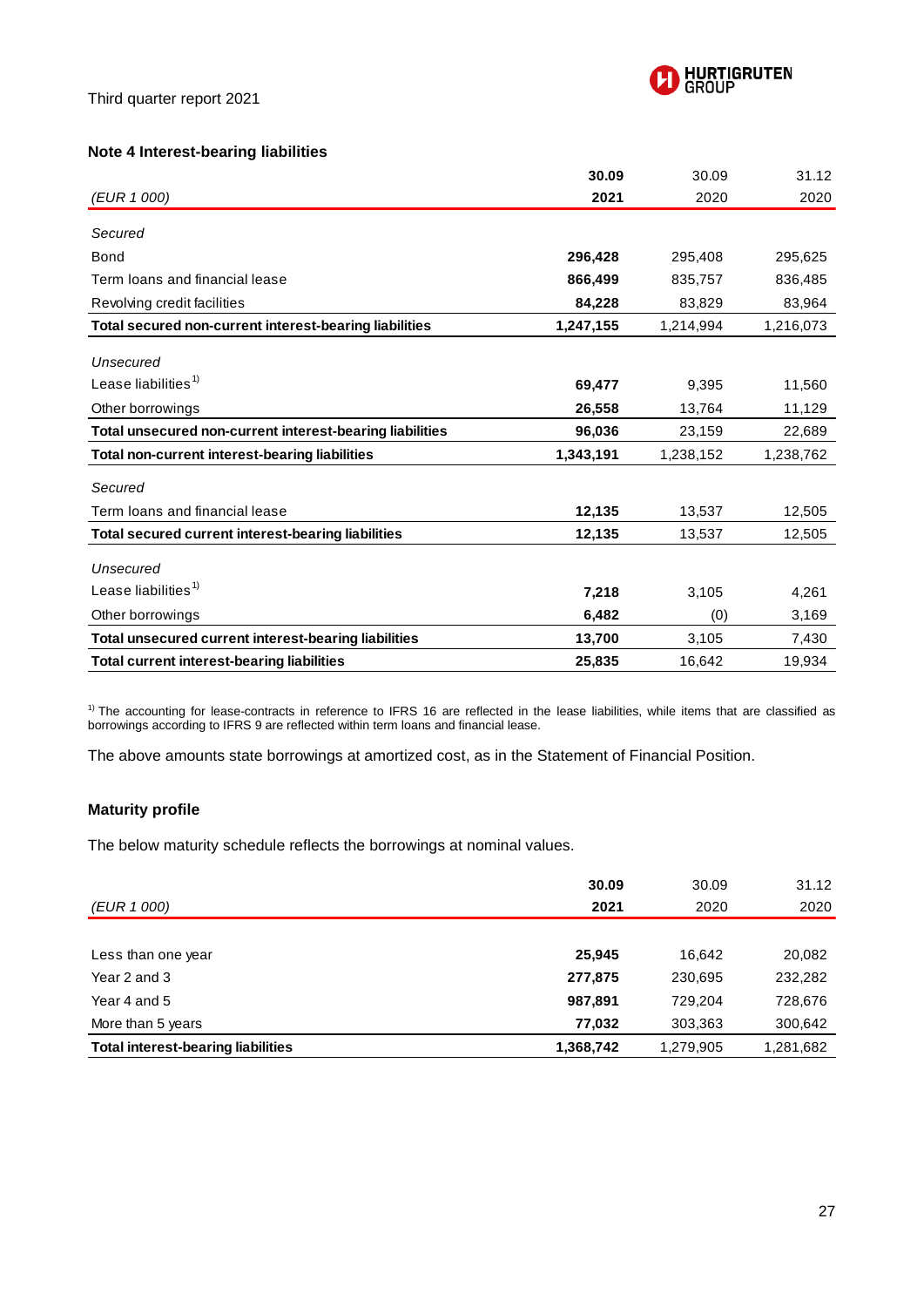

#### **Note 5 Net financial items**

|                                     | 3rd quarter | 3rd quarter | 01.01-30.09 | 01.01-30.09 | Full year |
|-------------------------------------|-------------|-------------|-------------|-------------|-----------|
| (EUR 1 000)                         | 2021        | 2020        | 2021        | 2020        | 2020      |
|                                     |             |             |             |             |           |
| Interest income                     | 247         | 90          | 273         | 871         | 947       |
| Other financial income              | 339         | 456         | 1,248       | 1,128       | 2,394     |
| <b>Financial income</b>             | 586         | 546         | 1,522       | 1,999       | 3,341     |
| Interest expenses                   | (18, 238)   | (12, 321)   | (50, 296)   | (33,962)    | (48, 199) |
| Other finance expenses              | (3,826)     | (5,660)     | (8, 844)    | (16, 916)   | (18,294)  |
| <b>Financial expenses</b>           | (22,064)    | (17,981)    | (59, 140)   | (50, 878)   | (66, 493) |
| Net foreign exchange gains/(losses) | 911         | 2,067       | 2,265       | (5,873)     | (5,632)   |
| Net financial items                 | (20, 567)   | (15, 369)   | (55, 353)   | (54, 752)   | (68, 785) |

#### **Note 6 Trade payables and other liabilities**

|                                              | 30.09   | 30.09   | 31.12   |
|----------------------------------------------|---------|---------|---------|
| (EUR 1 000)                                  | 2021    | 2020    | 2020    |
|                                              |         |         |         |
| Trade payables                               | 27,549  | 19,772  | 13,735  |
| Trade payables and current liabilities Group | 105     | 30.766  | 30,130  |
| Public duties payable                        | 1,333   | 2,054   | 2,851   |
| Other current liabilities                    | 32,229  | 9,320   | 12,526  |
| Accrued expenses                             | 29,321  | 24,296  | 25,743  |
| Accrued interest                             | 12,887  | 6,358   | 14,372  |
| Deferred revenue                             | 9,063   | 13.418  | 3,129   |
| Trade payables and other liabilities         | 112,486 | 105.983 | 102.486 |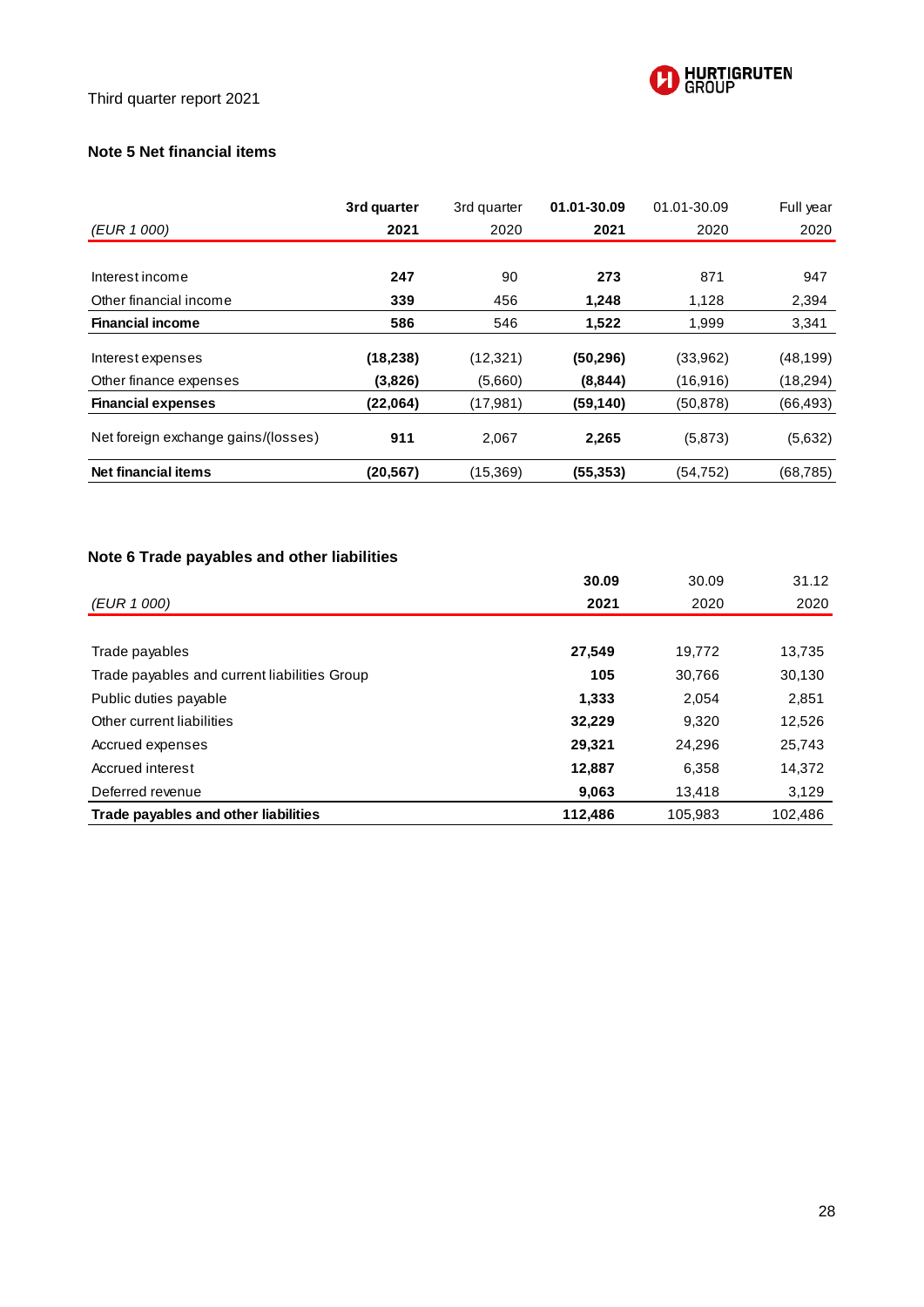

#### **Note 7 Covid-19**

Our business continues to be impacted by the Covid-19 pandemic. Increased level of infections has emerged during the third quarter of 2021. The level of international travel has picked up but will most likely remain below normal levels in the fourth quarter of 2022. The Covid-19 pandemic has created a challenging business environment for the Group, and an unprecedented uncertainty of potential negative impact on the financial performance. For the Group, these events are impairment triggers, and as such, as of the end of fourth quarter of 2020, the Group has assessed the carrying values of the Groups assets for impairment according to IAS 36. The value in use has been estimated for the Groups' ships on a cash generating unit level and has been calculated based on the present value of estimated future cash flows. The projected cash flows represent managements best estimate for future ramp-up in operations after the Covid-19 effects on the travel industry. The impairment tests are supported by the booking development for 2022 and 2023. As of year-end, the estimated value in use was equal to or higher than the carrying value of the assets, and no impairment were recognized in the financial statements.

#### **Note 8 Events after the reporting period**

No events of significance have occurred after the reporting period.

### **Definitions**

#### **Alternative Performance Measures**

Hurtigruten Group's financial information is prepared in accordance with International Reporting Standards (IFRS). In addition, the Group presents alternative performance measures (APM) to enhance the stakeholders understanding of the Group's performance. The APMs are regularly reviewed by management, are calculated consistently over time, and are based on financial data presented in accordance with IFRS and other operational data as described below.

| <b>Measure</b>                                                                                       | <b>Description</b>                                                                                                                                                                                                                                                          | <b>Reason for including</b><br>A measure useful for evaluating<br>operating profitability on a more<br>variable cost basis and enables<br>comparison to competitors.                      |  |  |
|------------------------------------------------------------------------------------------------------|-----------------------------------------------------------------------------------------------------------------------------------------------------------------------------------------------------------------------------------------------------------------------------|-------------------------------------------------------------------------------------------------------------------------------------------------------------------------------------------|--|--|
| Operating profit/(loss)<br>before depreciation,<br>amortisation and<br>impairment losses<br>(EBITDA) | Earnings before net financial items, income tax<br>expense, depreciation, amortisation and<br>impairment, and share of profit/(loss) from<br>associated companies.                                                                                                          |                                                                                                                                                                                           |  |  |
| <b>EBITDA</b> margin                                                                                 | EBITDA divided by total operating revenue.                                                                                                                                                                                                                                  | Enables comparability of profitability<br>relative to operating revenue.                                                                                                                  |  |  |
| <b>EBITDA</b> excl. other<br>gains and losses                                                        | Earnings before other gains and losses, net<br>financial items, income tax expense,<br>depreciation, amortisation and impairment, and<br>share of profit/(loss) from associated<br>companies.                                                                               | A measure of operating profitability,<br>excluding the effects of volatile<br>operating expenses relating to<br>hedging and effects of non-cash<br>balance sheet currency<br>revaluation. |  |  |
| Normalized adjusted<br><b>EBITDA</b>                                                                 | Earnings before other gains and losses, net<br>financial items, income tax expense,<br>depreciation, amortisation and impairment, and<br>share of profit/(loss) from associated<br>companies, adjusted with items which is<br>deemed extraordinary, exceptional, unusual or | A measure of underlying long-term<br>operating profitability excluding<br>effects of volatile, extraordinary or<br>non-recurring items.                                                   |  |  |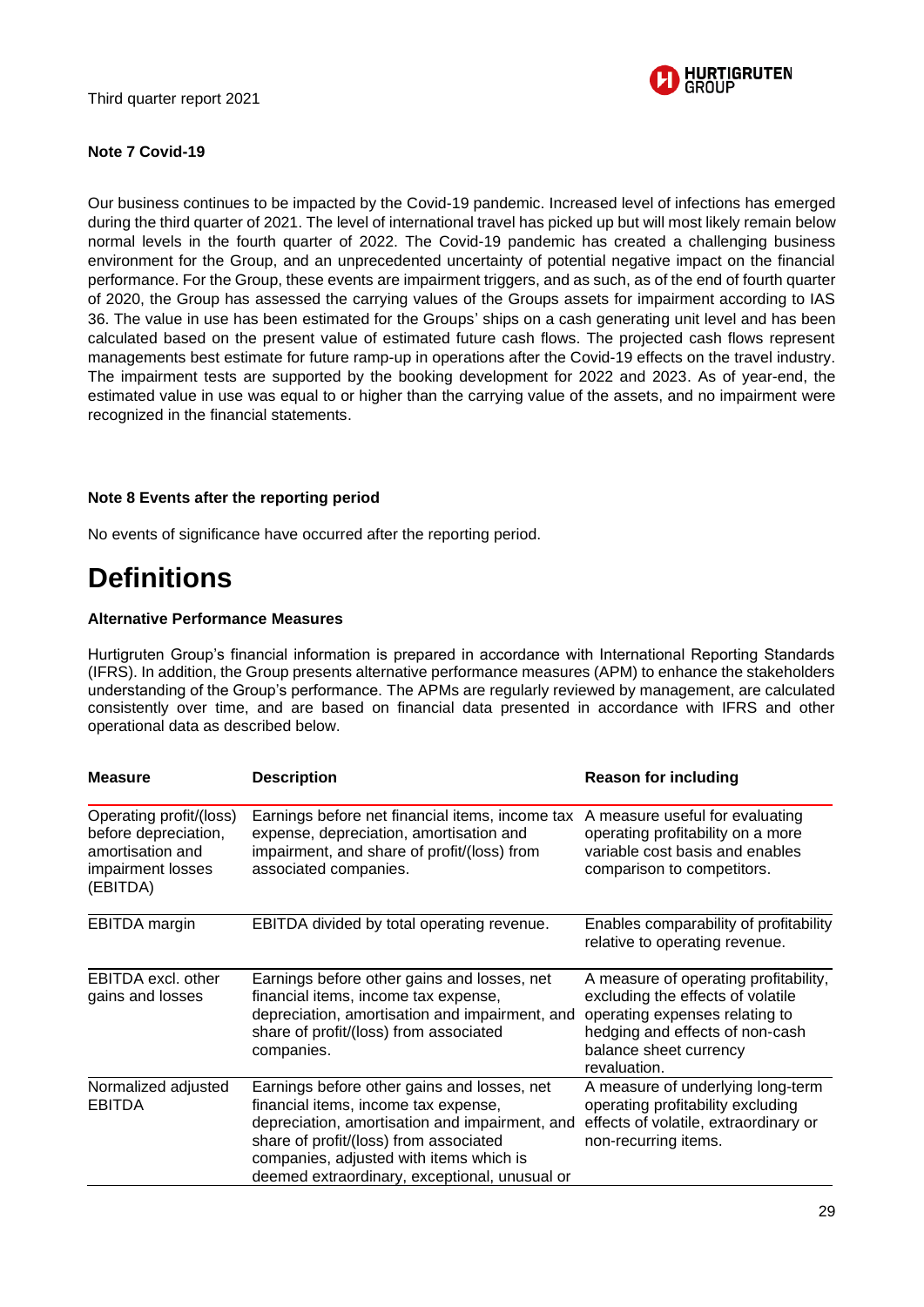

| Operating profit (EBIT)       | non-recurring. Group SG&A is not allocated to<br>the operating segments Hurtigruten Norway and<br>Hurtigruten Expeditions.          |                                                                                                |  |  |  |
|-------------------------------|-------------------------------------------------------------------------------------------------------------------------------------|------------------------------------------------------------------------------------------------|--|--|--|
|                               | Earnings before net financial items, income tax<br>expense and share of profit/loss from<br>associated companies.                   | Enables comparability of profitability<br>regardless of capital structure or tax<br>situation. |  |  |  |
| Profit/(loss) before<br>taxes | Earnings before income tax expense.                                                                                                 | Enables comparability of profitability<br>regardless of tax situation.                         |  |  |  |
| Other gains/(losses)          | Gains and losses from bunker fuel forward<br>contracts, and currency translation effects of<br>working capital in foreign currency. | To separate certain volatile effects<br>from other operating expenses.                         |  |  |  |